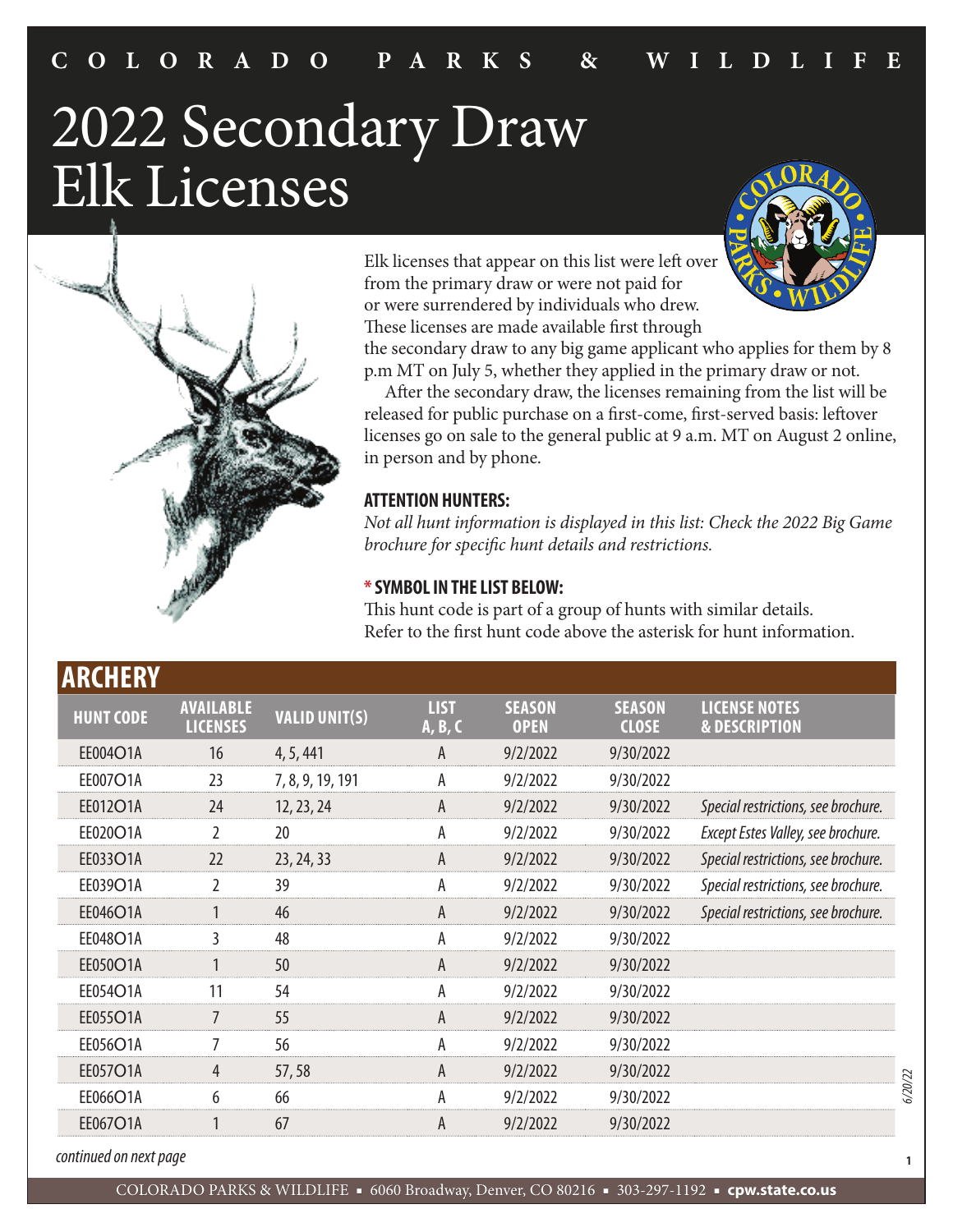| <b>ARCHERY</b> (CONTINUED) |                                     |                      |                        |                              |                               |                                                  |
|----------------------------|-------------------------------------|----------------------|------------------------|------------------------------|-------------------------------|--------------------------------------------------|
| <b>HUNT CODE</b>           | <b>AVAILABLE</b><br><b>LICENSES</b> | <b>VALID UNIT(S)</b> | <b>LIST</b><br>A, B, C | <b>SEASON</b><br><b>OPEN</b> | <b>SEASON</b><br><b>CLOSE</b> | <b>LICENSE NOTES</b><br><b>&amp; DESCRIPTION</b> |
| EE069O1A                   | 2                                   | 69,84                | Α                      | 9/2/2022                     | 9/30/2022                     |                                                  |
| EE070P1A                   | 54                                  | 70                   | A                      | 9/2/2022                     | 9/30/2022                     | private land only                                |
| EE071P1A                   | $\overline{4}$                      | 71, 72, 73, 711      | A                      | 9/2/2022                     | 9/30/2022                     | private land only                                |
| EE074P1A                   | 25                                  | 74,741               | $\mathsf{A}$           | 9/2/2022                     | 9/30/2022                     | private land only                                |
| EE075P1A                   | 25                                  | 75,751               | Α                      | 9/2/2022                     | 9/30/2022                     | private land only                                |
| <b>EE077P1A</b>            | 31                                  | 77, 78, 771          | A                      | 9/2/2022                     | 9/30/2022                     | private land only                                |
| EE080O1A                   | 126                                 | 80,81                | Α                      | 9/2/2022                     | 9/30/2022                     |                                                  |
| EE104O1A                   | $\overline{7}$                      | 104                  | $\mathsf{A}$           | 9/2/2022                     | 9/30/2022                     |                                                  |
| EE391O1A                   | 30                                  | 391                  | A                      | 9/2/2022                     | 9/30/2022                     |                                                  |
| EE461O1A                   | $\overline{7}$                      | 461                  | $\overline{A}$         | 9/2/2022                     | 9/30/2022                     |                                                  |
| EE481O1A                   | 6                                   | 481                  | А                      | 9/2/2022                     | 9/30/2022                     |                                                  |
| EE500O1A                   | $\overline{2}$                      | 500                  | $\mathsf{A}$           | 9/2/2022                     | 9/30/2022                     | Special restrictions, see brochure.              |
| EE501O1A                   | 3                                   | 501                  | Α                      | 9/2/2022                     | 9/30/2022                     | Special restrictions, see brochure.              |
| <b>EE551O1A</b>            | 7                                   | 551                  | $\mathsf{A}$           | 9/2/2022                     | 9/30/2022                     |                                                  |
| EE561O1A                   | 1                                   | 561                  | А                      | 9/2/2022                     | 9/30/2022                     |                                                  |
| EF020O1A                   | 1                                   | 20                   | A                      | 9/2/2022                     | 9/30/2022                     |                                                  |
| EF070O1A                   | 4                                   | 70                   | A                      | 9/2/2022                     | 9/30/2022                     |                                                  |
| EF071O1A                   | $\overline{4}$                      | 71, 72, 73, 711      | $\mathsf{A}$           | 9/2/2022                     | 9/30/2022                     |                                                  |
| EF077O1A                   | 2                                   | 77, 78, 771          | А                      | 9/2/2022                     | 9/30/2022                     |                                                  |
| EM04401A                   | 39                                  | 44, 45, 47, 444      | A                      | 9/2/2022                     | 9/30/2022                     |                                                  |
| EM07001A                   | 22                                  | 70                   | A                      | 9/2/2022                     | 9/30/2022                     |                                                  |
| EM07101A                   | 29                                  | 71, 72, 73, 711      | A                      | 9/2/2022                     | 9/30/2022                     |                                                  |
| EM07401A                   | 28                                  | 74,741               | А                      | 9/2/2022                     | 9/30/2022                     |                                                  |
| <b>EM07501A</b>            | 26                                  | 75,751               | A                      | 9/2/2022                     | 9/30/2022                     |                                                  |
| EM07701A                   | 56                                  | 77, 78, 771          | А                      | 9/2/2022                     | 9/30/2022                     |                                                  |

| <b>IMUZZLELOADER</b> |                                     |                      |                        |                              |                               |                                                  |  |  |  |
|----------------------|-------------------------------------|----------------------|------------------------|------------------------------|-------------------------------|--------------------------------------------------|--|--|--|
| <b>HUNT CODE</b>     | <b>AVAILABLE</b><br><b>LICENSES</b> | <b>VALID UNIT(S)</b> | <b>LIST</b><br>A, B, C | <b>SEASON</b><br><b>OPEN</b> | <b>SEASON</b><br><b>CLOSE</b> | <b>LICENSE NOTES</b><br><b>&amp; DESCRIPTION</b> |  |  |  |
| <b>EE004O1M</b>      |                                     | 4, 5, 441            | A                      | 9/10/2022                    | 9/18/2022                     |                                                  |  |  |  |
| <b>EE006O1M</b>      | 10                                  | 6, 16, 17, 161, 171  | А                      | 9/10/2022                    | 9/18/2022                     |                                                  |  |  |  |
| EE011O1M             |                                     | 11, 13, 131, 211     | A                      | 9/10/2022                    | 9/18/2022                     |                                                  |  |  |  |
| EE012O1M             |                                     | 12, 23, 24           | А                      | 9/10/2022                    | 9/18/2022                     | Special restrictions, see brochure.              |  |  |  |
| EE012P1M             |                                     | 12, 13, 23, 24, 33   | A                      | 9/10/2022                    | 9/18/2022                     | private land only                                |  |  |  |
| EE014O1M             |                                     | 14, 214              | А                      | 9/10/2022                    | 9/18/2022                     |                                                  |  |  |  |
| <b>EE015O1M</b>      | 9                                   | 15, 27               | A                      | 9/10/2022                    | 9/18/2022                     |                                                  |  |  |  |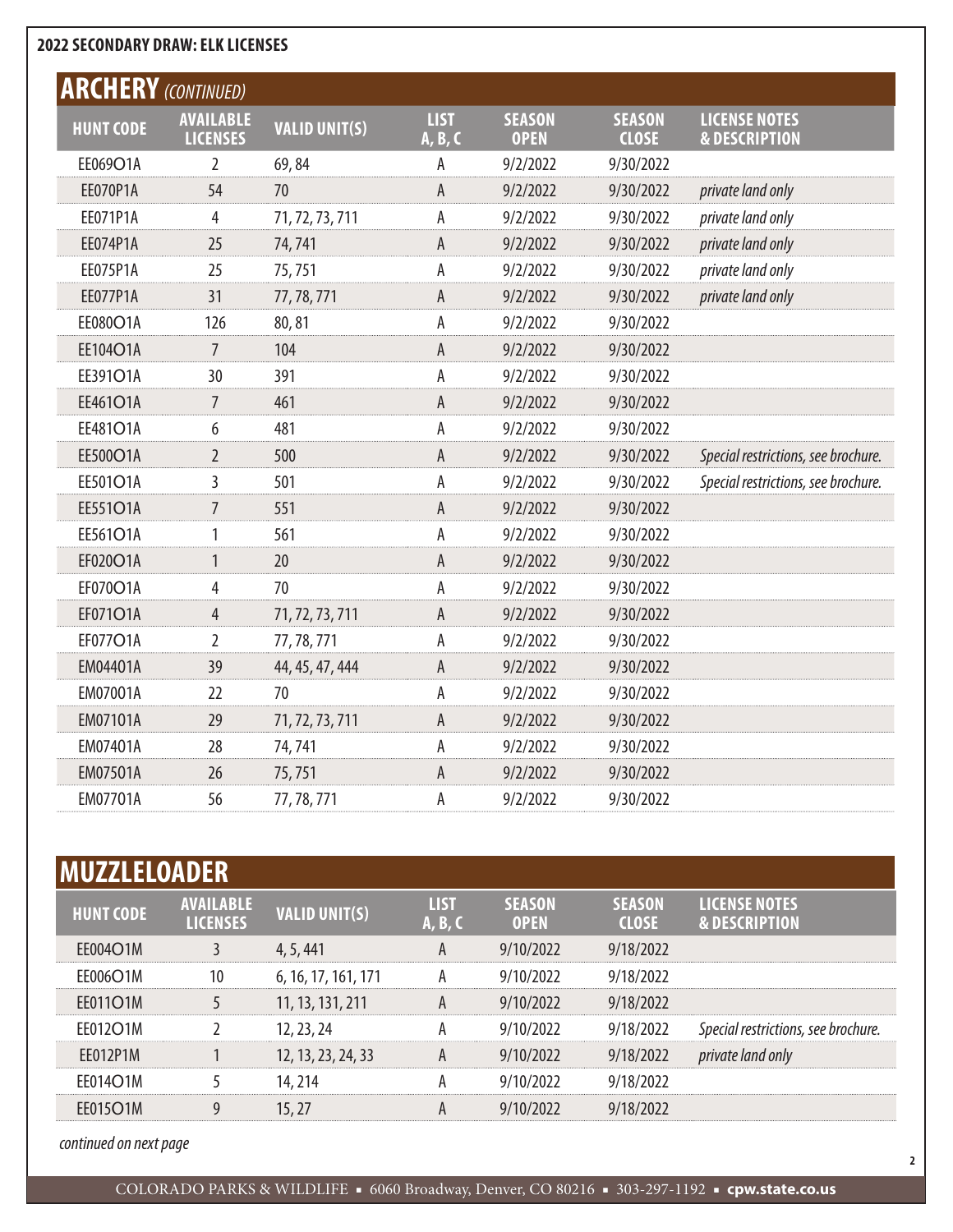| <b>MUZZLELOADER (CONTINUED)</b> |                                     |                      |                        |                              |                               |                                                  |
|---------------------------------|-------------------------------------|----------------------|------------------------|------------------------------|-------------------------------|--------------------------------------------------|
| <b>HUNT CODE</b>                | <b>AVAILABLE</b><br><b>LICENSES</b> | <b>VALID UNIT(S)</b> | <b>LIST</b><br>A, B, C | <b>SEASON</b><br><b>OPEN</b> | <b>SEASON</b><br><b>CLOSE</b> | <b>LICENSE NOTES</b><br><b>&amp; DESCRIPTION</b> |
| EE018O1M                        | 81                                  | 18, 181              | А                      | 9/10/2022                    | 9/18/2022                     |                                                  |
| EE021O1M                        | 7                                   | 21, 22, 30, 31, 32   | А                      | 9/10/2022                    | 9/18/2022                     |                                                  |
| EE025O1M                        | 5                                   | 25, 26, 34, 231      | А                      | 9/10/2022                    | 9/18/2022                     |                                                  |
| EE028O1M                        | 13                                  | 28, 37, 371          | A                      | 9/10/2022                    | 9/18/2022                     |                                                  |
| EE033O1M                        | 5                                   | 23, 24, 33           | А                      | 9/10/2022                    | 9/18/2022                     | Special restrictions, see brochure.              |
| EE082O1M                        | 1                                   | 82                   | А                      | 9/10/2022                    | 9/18/2022                     | Public lands only, see brochure.                 |
| EE083O1M                        | $\overline{4}$                      | 83                   | А                      | 9/10/2022                    | 9/18/2022                     |                                                  |
| EE085O1M                        | 1                                   | 85, 140, 851         | А                      | 9/10/2022                    | 9/18/2022                     | Except Bosque del Oso SWA                        |
| EE086O1M                        | 1                                   | 86, 691, 861         | A                      | 9/10/2022                    | 9/18/2022                     |                                                  |
| <b>EE128O1M</b>                 | 17                                  | 128                  | А                      | 9/10/2022                    | 9/18/2022                     |                                                  |
| EF002O1M                        | $\overline{2}$                      | $\overline{2}$       | B                      | 9/10/2022                    | 9/18/2022                     |                                                  |
| EF003O1M                        | 3                                   | 3,301                | B                      | 9/10/2022                    | 9/18/2022                     |                                                  |
| EF004P1M                        | 25                                  | 4, 5, 441            | B                      | 9/10/2022                    | 9/18/2022                     | private land only                                |
| EF006O1M                        | 5                                   | 6, 16, 17, 161, 171  | В                      | 9/10/2022                    | 9/18/2022                     |                                                  |
| EF007O1M                        | 8                                   | 7, 8, 9, 19, 191     | А                      | 9/10/2022                    | 9/18/2022                     |                                                  |
| EF011O1M                        | 51                                  | 11, 13, 131, 211     | B                      | 9/10/2022                    | 9/18/2022                     |                                                  |
| EF012O1M                        | 5                                   | 12, 23, 24           | B                      | 9/10/2022                    | 9/18/2022                     | Special restrictions, see brochure.              |
| EF012P1M                        | 98                                  | 12, 13, 23, 24, 33   | B                      | 9/10/2022                    | 9/18/2022                     | private land only                                |
| EF014O1M                        | 1                                   | 14, 214              | А                      | 9/10/2022                    | 9/18/2022                     |                                                  |
| EF015O1M                        | 8                                   | 15, 27               | B                      | 9/10/2022                    | 9/18/2022                     |                                                  |
| EF018O1M                        | 25                                  | 18, 181              | B                      | 9/10/2022                    | 9/18/2022                     |                                                  |
| EF021O1M                        | 29                                  | 21, 22, 30, 31, 32   | B                      | 9/10/2022                    | 9/18/2022                     |                                                  |
| EF025O1M                        | 6                                   | 25, 26, 34, 231      | B                      | 9/10/2022                    | 9/18/2022                     |                                                  |
| EF028O1M                        | 3                                   | 28, 37, 371          | B                      | 9/10/2022                    | 9/18/2022                     |                                                  |
| EF033O1M                        |                                     | 23, 24, 33           | B                      | 9/10/2022                    | 9/18/2022                     | Special restrictions, see brochure.              |
| EF035O1M                        | 23                                  | 35, 36, 361          | А                      | 9/10/2022                    | 9/18/2022                     |                                                  |
| EF041O1M                        | 8                                   | 41, 42, 52, 411, 421 | B                      | 9/10/2022                    | 9/18/2022                     |                                                  |
| EF048O1M                        | 4                                   | 48                   | А                      | 9/10/2022                    | 9/18/2022                     |                                                  |
| EF049O1M                        |                                     | 49                   | А                      | 9/10/2022                    | 9/18/2022                     |                                                  |
| EF053O1M                        |                                     | 53                   | А                      | 9/10/2022                    | 9/18/2022                     |                                                  |
| EF055O1M                        | 3                                   | 55                   | А                      | 9/10/2022                    | 9/18/2022                     |                                                  |
| EF056O1M                        |                                     | 56                   | А                      | 9/10/2022                    | 9/18/2022                     |                                                  |
| EF057O1M                        | 1                                   | 57,58                | A                      | 9/10/2022                    | 9/18/2022                     |                                                  |
| EF059O1M                        | 2                                   | 59, 511, 581, 591    | А                      | 9/10/2022                    | 9/18/2022                     |                                                  |
| EF060O1M                        | 9                                   | 60                   | А                      | 9/10/2022                    | 9/18/2022                     |                                                  |
| EF061O1M                        | $\overline{2}$                      | 61                   | А                      | 9/10/2022                    | 9/18/2022                     |                                                  |
| EF062O1M                        | $\overline{2}$                      | 62                   | А                      | 9/10/2022                    | 9/18/2022                     |                                                  |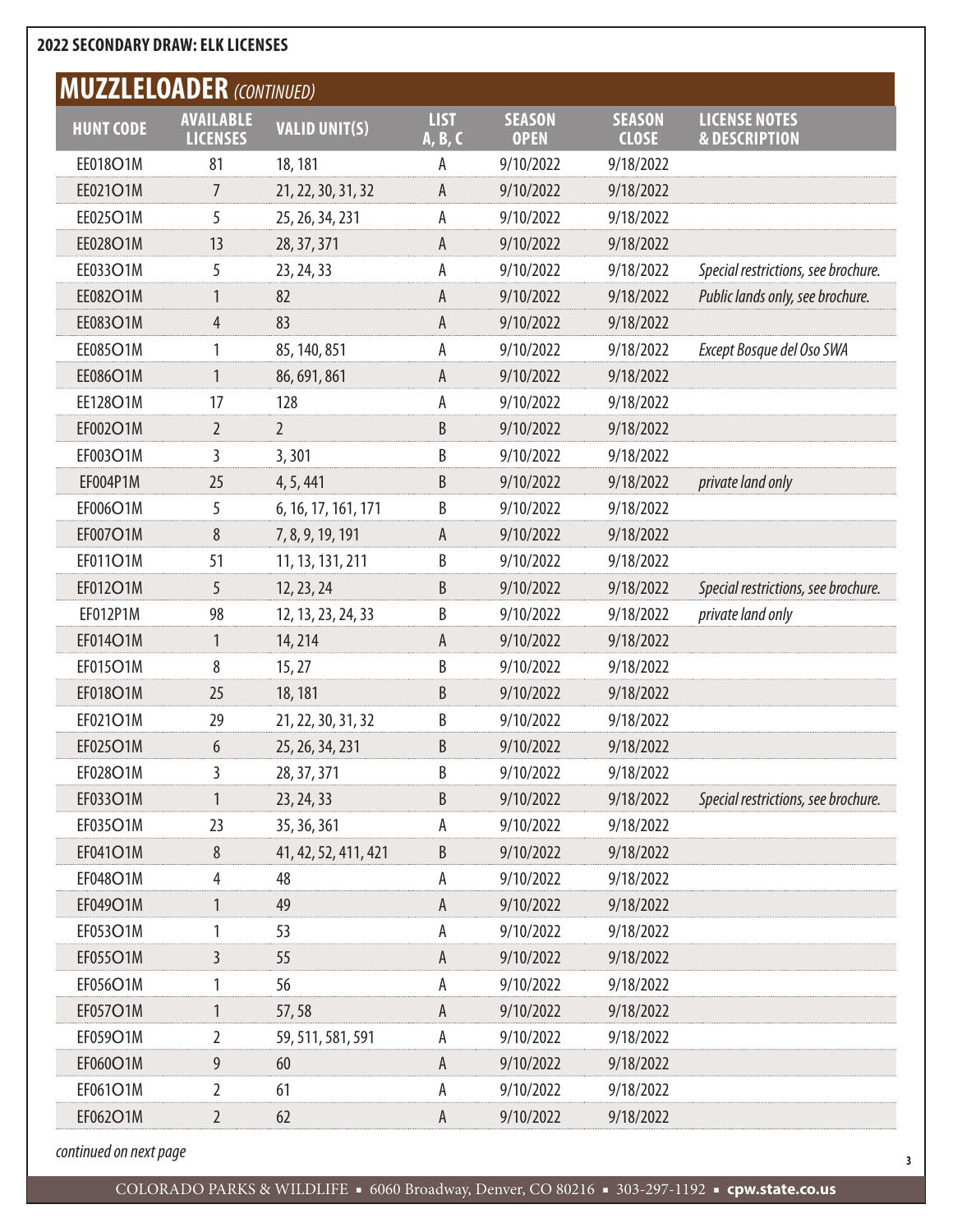| <b>MUZZLELOADER (CONTINUED)</b> |                                     |                              |                        |                              |                               |                                                  |
|---------------------------------|-------------------------------------|------------------------------|------------------------|------------------------------|-------------------------------|--------------------------------------------------|
| <b>HUNT CODE</b>                | <b>AVAILABLE</b><br><b>LICENSES</b> | <b>VALID UNIT(S)</b>         | <b>LIST</b><br>A, B, C | <b>SEASON</b><br><b>OPEN</b> | <b>SEASON</b><br><b>CLOSE</b> | <b>LICENSE NOTES</b><br><b>&amp; DESCRIPTION</b> |
| EF064O1M                        | 37                                  | 64,65                        | А                      | 9/10/2022                    | 9/18/2022                     |                                                  |
| EF066O1M                        | $\overline{2}$                      | 66                           | А                      | 9/10/2022                    | 9/18/2022                     |                                                  |
| EF067O1M                        | 1                                   | 67                           | А                      | 9/10/2022                    | 9/18/2022                     |                                                  |
| EF069O1M                        | 3                                   | 69,84                        | А                      | 9/10/2022                    | 9/18/2022                     |                                                  |
| EF071O1M                        | 2                                   | 71, 72, 73, 711              | Α                      | 9/10/2022                    | 9/18/2022                     |                                                  |
| EF075O1M                        | $\overline{2}$                      | 75,751                       | А                      | 9/10/2022                    | 9/18/2022                     |                                                  |
| EF079O1M                        | 2                                   | 79                           | А                      | 9/10/2022                    | 9/18/2022                     | N and W of Colo Hwy 112                          |
| EF080O1M                        | $\overline{2}$                      | 80,81                        | А                      | 9/10/2022                    | 9/18/2022                     |                                                  |
| EF082O1M                        | 21                                  | 82                           | B                      | 9/10/2022                    | 9/18/2022                     | Public lands only, see brochure.                 |
| EF083O1M                        | 3                                   | 83                           | А                      | 9/10/2022                    | 9/18/2022                     |                                                  |
| EF085O1M                        | 37                                  | 85, 140, 851                 | B                      | 9/10/2022                    | 9/18/2022                     | Except Bosque del Oso SWA                        |
| EF086O1M                        | 19                                  | 86, 691, 861                 | B                      | 9/10/2022                    | 9/18/2022                     |                                                  |
| EF104O1M                        | 30                                  | 104                          | Α                      | 9/10/2022                    | 9/18/2022                     |                                                  |
| EF133O1M                        | 5                                   | 133, 134, 141, 142           | B                      | 9/10/2022                    | 9/18/2022                     |                                                  |
| EF391O1M                        | 40                                  | 391                          | А                      | 9/10/2022                    | 9/18/2022                     |                                                  |
| EF461O1M                        | 10                                  | 461                          | А                      | 9/10/2022                    | 9/18/2022                     |                                                  |
| EF481O1M                        | 3                                   | 481                          | Α                      | 9/10/2022                    | 9/18/2022                     |                                                  |
| EF501O1M                        | 1                                   | 501                          | B                      | 9/10/2022                    | 9/18/2022                     | Special restrictions, see brochure.              |
| EF682O1M                        | 2                                   | 79, 82, 682, 791             | B                      | 9/10/2022                    | 9/18/2022                     | Special restrictions, see brochure.              |
| <b>EM007O1M</b>                 | 13                                  | 7, 8, 9, 19, 191             | А                      | 9/10/2022                    | 9/18/2022                     |                                                  |
| <b>EM035O1M</b>                 | 7                                   | 35, 36, 361                  | А                      | 9/10/2022                    | 9/18/2022                     |                                                  |
| <b>EM038O1M</b>                 | 1                                   | 38                           | A                      | 9/10/2022                    | 9/18/2022                     |                                                  |
| <b>EM039O1M</b>                 | 2                                   | 39                           | А                      | 9/10/2022                    | 9/18/2022                     | Special restrictions, see brochure.              |
| <b>EM041O1M</b>                 | 14                                  | 41, 42, 52, 411, 421,<br>521 | A                      | 9/10/2022                    | 9/18/2022                     |                                                  |
| <b>EM043O1M</b>                 | $\overline{2}$                      | 43, 471                      | А                      | 9/10/2022                    | 9/18/2022                     |                                                  |
| <b>EM044O1M</b>                 | 13                                  | 44, 45, 47, 444              | A                      | 9/10/2022                    | 9/18/2022                     |                                                  |
| <b>EM053O1M</b>                 | 3                                   | 53                           | А                      | 9/10/2022                    | 9/18/2022                     |                                                  |
| <b>EM054O1M</b>                 |                                     | 54                           | А                      | 9/10/2022                    | 9/18/2022                     |                                                  |
| <b>EM055O1M</b>                 |                                     | 55                           | А                      | 9/10/2022                    | 9/18/2022                     |                                                  |
| <b>EM057O1M</b>                 | $\overline{4}$                      | 57,58                        | А                      | 9/10/2022                    | 9/18/2022                     |                                                  |
| <b>EM059O1M</b>                 | 2                                   | 59, 511, 581, 591            | Α                      | 9/10/2022                    | 9/18/2022                     |                                                  |
| <b>EM060O1M</b>                 | $\overline{2}$                      | 60                           | A                      | 9/10/2022                    | 9/18/2022                     |                                                  |
| <b>EM062O1M</b>                 | 5                                   | 62                           | А                      | 9/10/2022                    | 9/18/2022                     |                                                  |
| <b>EM063O1M</b>                 | $\overline{2}$                      | 63                           | А                      | 9/10/2022                    | 9/18/2022                     |                                                  |
| <b>EM064O1M</b>                 | $\overline{4}$                      | 64, 65                       | А                      | 9/10/2022                    | 9/18/2022                     |                                                  |

*continued on next page*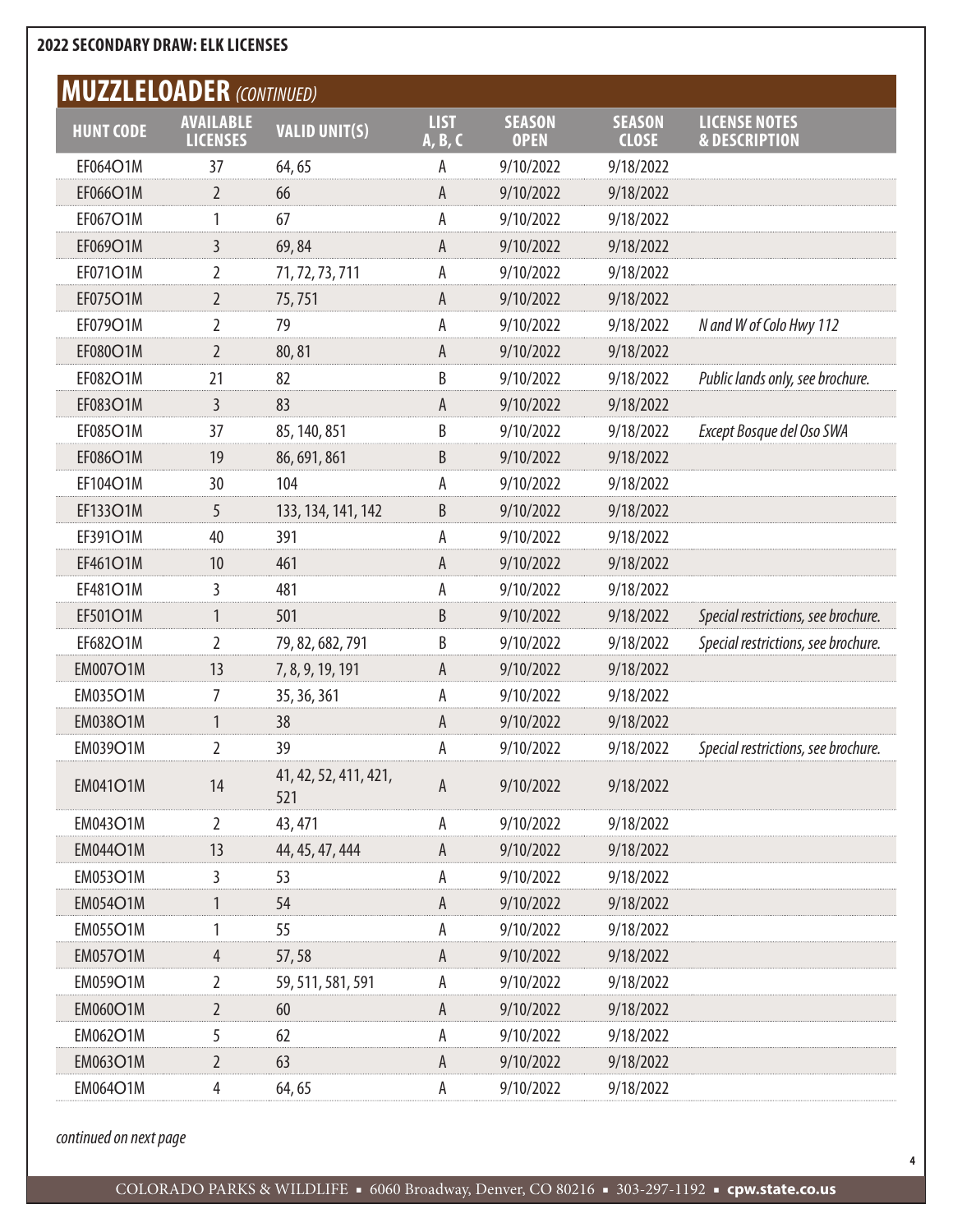| <b>MUZZLELOADER (CONTINUED)</b> |                                     |                      |                        |                              |                               |                                                  |
|---------------------------------|-------------------------------------|----------------------|------------------------|------------------------------|-------------------------------|--------------------------------------------------|
| <b>HUNT CODE</b>                | <b>AVAILABLE</b><br><b>LICENSES</b> | <b>VALID UNIT(S)</b> | <b>LIST</b><br>A, B, C | <b>SEASON</b><br><b>OPEN</b> | <b>SEASON</b><br><b>CLOSE</b> | <b>LICENSE NOTES</b><br><b>&amp; DESCRIPTION</b> |
| <b>EM068O1M</b>                 |                                     | 68,681               | A                      | 9/10/2022                    | 9/18/2022                     |                                                  |
| <b>EM069O1M</b>                 | $\overline{2}$                      | 69,84                | A                      | 9/10/2022                    | 9/18/2022                     |                                                  |
| <b>EM070O1M</b>                 | $\overline{2}$                      | 70                   | A                      | 9/10/2022                    | 9/18/2022                     |                                                  |
| <b>EM071O1M</b>                 | 6                                   | 71, 72, 73, 711      | A                      | 9/10/2022                    | 9/18/2022                     |                                                  |
| <b>EM074O1M</b>                 | 6                                   | 74, 741              | A                      | 9/10/2022                    | 9/18/2022                     |                                                  |
| <b>EM075O1M</b>                 | 10                                  | 75,751               | A                      | 9/10/2022                    | 9/18/2022                     |                                                  |
| <b>EM077O1M</b>                 | 10                                  | 77, 78, 771          | A                      | 9/10/2022                    | 9/18/2022                     |                                                  |
| <b>EM080O1M</b>                 | 3                                   | 80,81                | А                      | 9/10/2022                    | 9/18/2022                     |                                                  |
| <b>EM104O1M</b>                 | 13                                  | 104                  | A                      | 9/10/2022                    | 9/18/2022                     |                                                  |
| <b>EM391O1M</b>                 | 33                                  | 391                  | А                      | 9/10/2022                    | 9/18/2022                     |                                                  |
| <b>EM461O1M</b>                 | 11                                  | 461                  | A                      | 9/10/2022                    | 9/18/2022                     |                                                  |
| <b>EM500O1M</b>                 | $\overline{2}$                      | 500                  | А                      | 9/10/2022                    | 9/18/2022                     | Special restrictions, see brochure.              |
| <b>EM551O1M</b>                 | 3                                   | 551                  | A                      | 9/10/2022                    | 9/18/2022                     |                                                  |
| <b>EM851O1M</b>                 |                                     | 851                  | А                      | 9/10/2022                    | 9/18/2022                     | Bosque del Oso SWA Only                          |

| <b>RIFLE</b>     |                                     |                                                         |                        |                              |                               |                                                  |
|------------------|-------------------------------------|---------------------------------------------------------|------------------------|------------------------------|-------------------------------|--------------------------------------------------|
| <b>HUNT CODE</b> | <b>AVAILABLE</b><br><b>LICENSES</b> | <b>VALID UNIT(S)</b>                                    | <b>LIST</b><br>A, B, C | <b>SEASON</b><br><b>OPEN</b> | <b>SEASON</b><br><b>CLOSE</b> | <b>LICENSE NOTES</b><br><b>&amp; DESCRIPTION</b> |
| EE003O1R         | 22                                  | 3, 4, 5, 301, 441                                       | A                      | 10/15/2022                   | 10/19/2022                    |                                                  |
| EE003O4R         | 169                                 | 3,301                                                   | А                      | 11/23/2022                   | 11/27/2022                    |                                                  |
| EE003P1R         | 115                                 | 3, 4, 5, 214, 301, 441                                  | A                      | 10/15/2022                   | 10/19/2022                    | private land only                                |
| EE004O4R         | 73                                  | 4,441                                                   | А                      | 11/23/2022                   | 11/27/2022                    |                                                  |
| EE005O4R         | 1                                   | 5                                                       | A                      | 11/23/2022                   | 11/27/2022                    |                                                  |
| EE006O1R         | 22                                  | 6, 16, 17, 161, 171                                     | А                      | 10/15/2022                   | 10/19/2022                    |                                                  |
| EE006O4R         | 6                                   | 6                                                       | A                      | 11/23/2022                   | 11/27/2022                    |                                                  |
| EE011P1R         | 191                                 | 11, 12, 13, 23, 24, 25,<br>26, 33, 34, 131, 211,<br>231 | А                      | 10/15/2022                   | 10/19/2022                    | private land only                                |
| <b>EE015O1R</b>  | 6                                   | 15                                                      | A                      | 10/15/2022                   | 10/19/2022                    |                                                  |
| <b>EE015O4R</b>  | 58                                  | 15                                                      | А                      | 11/23/2022                   | 11/27/2022                    |                                                  |
| EE015P1R         | 44                                  | 15                                                      | A                      | 10/15/2022                   | 10/19/2022                    | private land only                                |
| EE015P2R         | 59                                  | 15                                                      | Α                      | 10/29/2022                   | 11/6/2022                     | private land only                                |
| <b>EE015P3R</b>  | 57                                  | 15                                                      | А                      | 11/12/2022                   | 11/18/2022                    | private land only                                |
| EE015P4R         | 75                                  | 15                                                      | А                      | 11/23/2022                   | 11/27/2022                    | private land only                                |
| EE016O4R         | 55                                  | 16                                                      | A                      | 11/23/2022                   | 11/27/2022                    |                                                  |
| EE017O4R         | 23                                  | 17                                                      | А                      | 11/23/2022                   | 11/27/2022                    |                                                  |
| EE018O1R         | 107                                 | 18, 181                                                 | A                      | 10/15/2022                   | 10/19/2022                    |                                                  |
| <b>EE018O4R</b>  | 671                                 | 18, 181                                                 | Α                      | 11/23/2022                   | 11/27/2022                    |                                                  |

*continued on next page*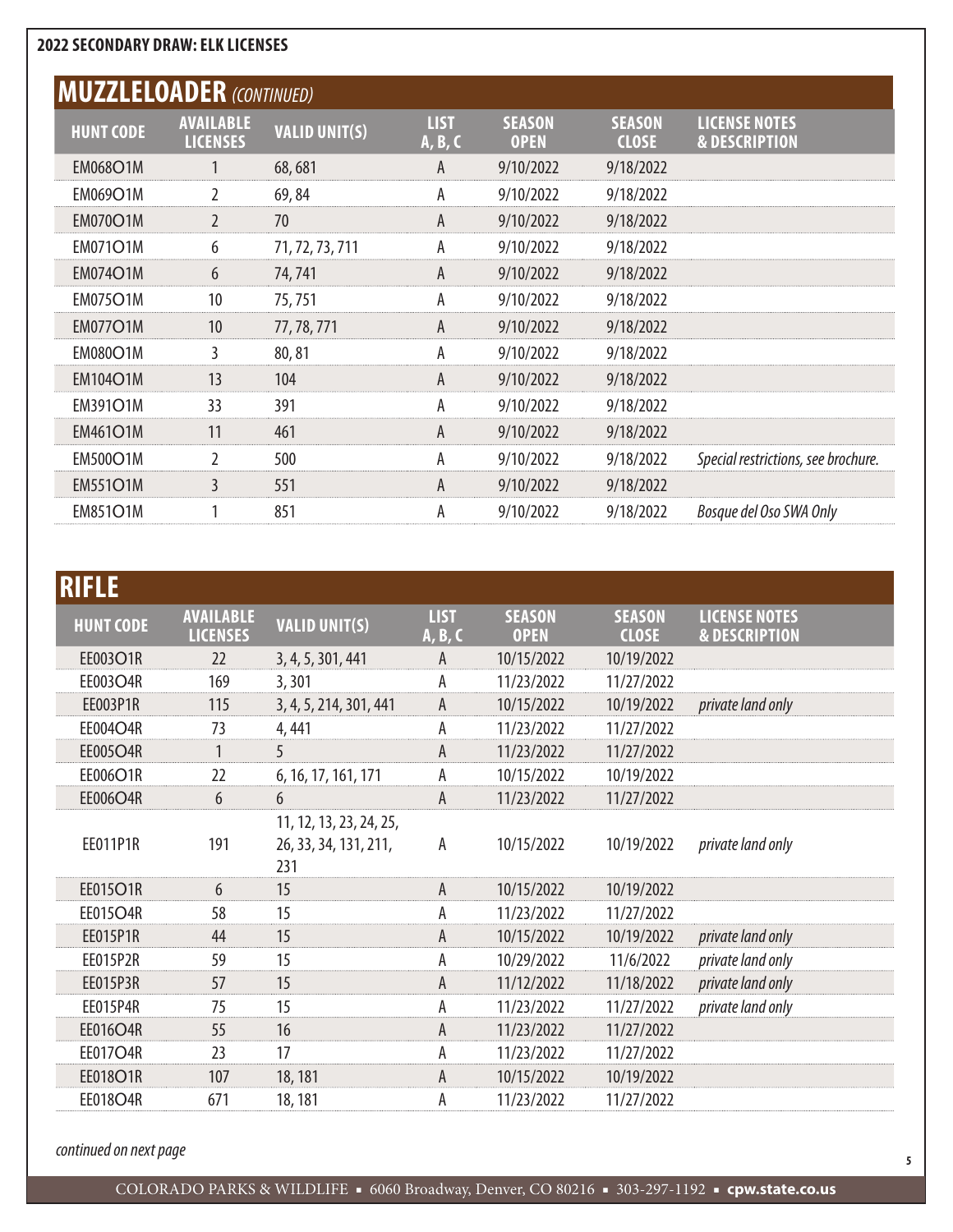| <b>RIFLE</b> (CONTINUED) |                                     |                              |                        |                              |                               |                                                  |
|--------------------------|-------------------------------------|------------------------------|------------------------|------------------------------|-------------------------------|--------------------------------------------------|
| <b>HUNT CODE</b>         | <b>AVAILABLE</b><br><b>LICENSES</b> | <b>VALID UNIT(S)</b>         | <b>LIST</b><br>A, B, C | <b>SEASON</b><br><b>OPEN</b> | <b>SEASON</b><br><b>CLOSE</b> | <b>LICENSE NOTES</b><br><b>&amp; DESCRIPTION</b> |
| EE018P1R                 | 357                                 | 18, 181                      | A                      | 10/15/2022                   | 10/19/2022                    | private land only                                |
| EE018P4R                 | 359                                 | 18, 181                      | А                      | 11/23/2022                   | 11/27/2022                    | private land only                                |
| EE021P1R                 | 46                                  | 21, 22, 30, 31, 32           | A                      | 10/15/2022                   | 10/19/2022                    | private land only                                |
| EE027O1R                 | 1                                   | 27                           | А                      | 10/15/2022                   | 10/19/2022                    |                                                  |
| EE027O4R                 | 39                                  | 27                           | A                      | 11/23/2022                   | 11/27/2022                    |                                                  |
| EE027P1R                 | 88                                  | 27                           | А                      | 10/15/2022                   | 10/19/2022                    | private land only                                |
| EE027P4R                 | 99                                  | 27                           | A                      | 11/23/2022                   | 11/27/2022                    | private land only                                |
| EE028O1R                 | 19                                  | 28, 37                       | А                      | 10/15/2022                   | 10/19/2022                    |                                                  |
| EE028O4R                 | 189                                 | 28, 37                       | A                      | 11/23/2022                   | 11/27/2022                    |                                                  |
| EE028P1R                 | 165                                 | 28, 37                       | А                      | 10/15/2022                   | 10/19/2022                    | private land only                                |
| EE028P4R                 | 174                                 | 28, 37                       | Α                      | 11/23/2022                   | 11/27/2022                    | private land only                                |
| EE033P4R                 | 21                                  | 33                           | A                      | 11/23/2022                   | 11/27/2022                    | private land only                                |
| EE035O1R                 | 5                                   | 35, 36, 361                  | A                      | 10/15/2022                   | 10/19/2022                    |                                                  |
| EE035O4R                 | 2                                   | 35                           | А                      | 11/23/2022                   | 11/27/2022                    |                                                  |
| EE035P1R                 | $\overline{7}$                      | 35, 36, 361                  | Α                      | 10/15/2022                   | 10/19/2022                    | private land only                                |
| EE036O4R                 | 1                                   | 36, 361                      | А                      | 11/23/2022                   | 11/27/2022                    |                                                  |
| EE041P1R                 | 10                                  | 41, 42, 52, 411, 421,<br>521 | A                      | 10/15/2022                   | 10/19/2022                    | private land only                                |
| EE041P4R                 | 60                                  | 41, 42, 52, 411, 421,<br>521 | A                      | 11/23/2022                   | 11/27/2022                    | private land only                                |
| EE043O1R                 | 5                                   | 43, 471                      | A                      | 10/15/2022                   | 10/19/2022                    |                                                  |
| EE043O4R                 | 3                                   | 43                           | Α                      | 11/23/2022                   | 11/27/2022                    |                                                  |
| EE053P1R                 | 27                                  | 53,63                        | A                      | 10/15/2022                   | 10/19/2022                    | private land only                                |
| EE053P4R                 | 50                                  | 53, 63                       | А                      | 11/23/2022                   | 11/27/2022                    | private land only                                |
| EE060O4R                 | $\overline{2}$                      | 60                           | A                      | 11/23/2022                   | 11/27/2022                    |                                                  |
| EE060P1R                 | 10                                  | 60                           | Α                      | 10/15/2022                   | 10/19/2022                    | private land only                                |
| EE060P4R                 | 10                                  | 60                           | A                      | 11/23/2022                   | 11/27/2022                    | private land only                                |
| EE062O4R                 | 3                                   | 62                           | A                      | 11/23/2022                   | 11/27/2022                    |                                                  |
| EE062P1R                 | 1                                   | 62                           | А                      | 10/15/2022                   | 10/19/2022                    | private land only                                |
| EE062P4R                 | 36                                  | 62                           | А                      | 11/23/2022                   | 11/27/2022                    | private land only                                |
| EE064O1R                 | 10                                  | 64,65                        | A                      | 10/15/2022                   | 10/19/2022                    |                                                  |
| EE064O4R                 | 2                                   | 64,65                        | А                      | 11/23/2022                   | 11/27/2022                    |                                                  |
| EE064P1R                 | 46                                  | 64,65                        | A                      | 10/15/2022                   | 10/19/2022                    | private land only                                |
| EE064P4R                 | 39                                  | 64,65                        | А                      | 11/23/2022                   | 11/27/2022                    | private land only                                |
| EE070P1R                 | 5                                   | 70                           | A                      | 10/15/2022                   | 10/19/2022                    | private land only                                |
| EE082O1R                 | 9                                   | 82                           | А                      | 10/15/2022                   | 10/19/2022                    | Public lands only, see brochure.                 |
| EE082O4R                 | 23                                  | 82                           | A                      | 11/23/2022                   | 11/27/2022                    | Public lands only, see brochure.                 |
| EE083O1R                 | 2                                   | 83                           | А                      | 10/15/2022                   | 10/19/2022                    |                                                  |
| EE083O2R                 | 6                                   | 83                           | A                      | 10/29/2022                   | 11/6/2022                     |                                                  |
| EE083O3R                 | 4                                   | 83                           | А                      | 11/12/2022                   | 11/18/2022                    |                                                  |
| EE083O4R                 | 1                                   | 83                           | A                      | 11/23/2022                   | 11/27/2022                    |                                                  |
| EE085O1R                 | 2                                   | 85, 140, 851                 | А                      | 10/15/2022                   | 10/19/2022                    | Except Bosque del Oso SWA                        |

*continued on next page*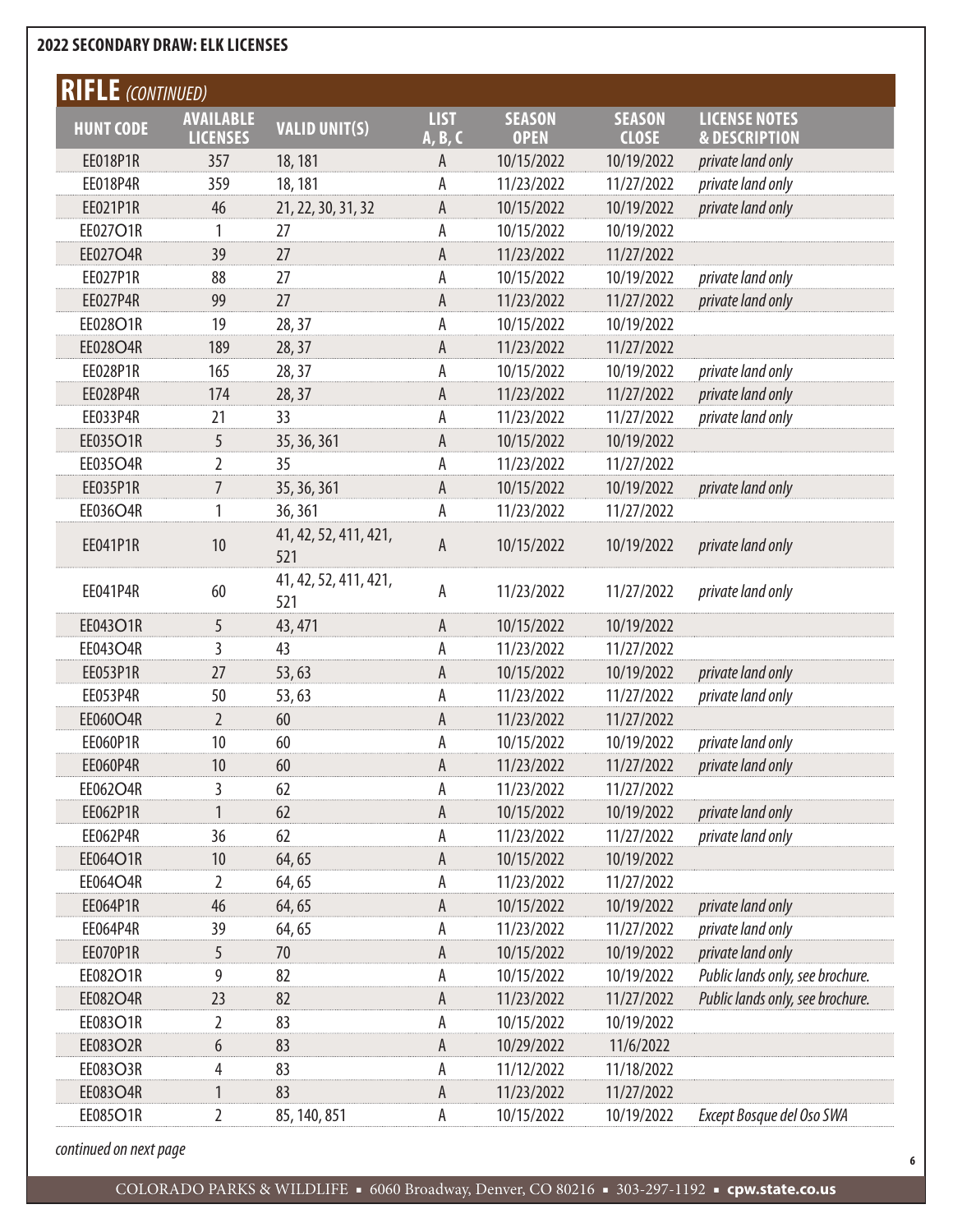| <b>RIFLE</b> (CONTINUED) |                                     |                        |                        |                              |                               |                                                  |
|--------------------------|-------------------------------------|------------------------|------------------------|------------------------------|-------------------------------|--------------------------------------------------|
| <b>HUNT CODE</b>         | <b>AVAILABLE</b><br><b>LICENSES</b> | <b>VALID UNIT(S)</b>   | <b>LIST</b><br>A, B, C | <b>SEASON</b><br><b>OPEN</b> | <b>SEASON</b><br><b>CLOSE</b> | <b>LICENSE NOTES</b><br><b>&amp; DESCRIPTION</b> |
| EE085O4R                 | 4                                   | 85, 140, 851           | A                      | 11/23/2022                   | 11/27/2022                    | Except Bosque del Oso SWA                        |
| <b>EE085P1R</b>          | 7                                   | 85, 140, 851           | А                      | 10/15/2022                   | 10/19/2022                    | private land only                                |
| EE086O1R                 | 5                                   | 86, 691, 861           | A                      | 10/15/2022                   | 10/19/2022                    |                                                  |
| EE086O4R                 | 4                                   | 86, 691, 861           | А                      | 11/23/2022                   | 11/27/2022                    |                                                  |
| EE086P1R                 | 23                                  | 86, 691, 861           | A                      | 10/15/2022                   | 10/19/2022                    | private land only                                |
| EE161O4R                 | 9                                   | 161                    | А                      | 11/23/2022                   | 11/27/2022                    |                                                  |
| <b>EE171O4R</b>          | 21                                  | 171                    | A                      | 11/23/2022                   | 11/27/2022                    |                                                  |
| EE231P2R                 | 62                                  |                        |                        | 10/29/2022                   | 11/6/2022                     |                                                  |
| EE231P3R                 | $\ast$                              | 231                    | A                      | 11/12/2022                   | 11/18/2022                    | private land only                                |
| EE231P3R                 | $\ast$                              |                        |                        | 11/23/2022                   | 11/27/2022                    |                                                  |
| EE371O1R                 | 25                                  | 371                    | A                      | 10/15/2022                   | 10/19/2022                    |                                                  |
| EE371O4R                 | 94                                  | 371                    | А                      | 11/23/2022                   | 11/27/2022                    |                                                  |
| EE371P1R                 | 90                                  | 371                    | A                      | 10/15/2022                   | 10/19/2022                    | private land only                                |
| EE371P4R                 | 90                                  | 371                    | А                      | 11/23/2022                   | 11/27/2022                    | private land only                                |
| EE471O4R                 | 24                                  | 471                    | A                      | 11/23/2022                   | 11/27/2022                    |                                                  |
| EF001L1R                 |                                     | 1                      | B                      | 12/1/2022                    | 12/31/2022                    |                                                  |
| EF001O2R                 | 3                                   | $\mathbf{1}$           | B                      | 10/29/2022                   | 11/6/2022                     |                                                  |
| EF001O3R                 | 5                                   | 1                      | B                      | 11/12/2022                   | 11/18/2022                    |                                                  |
| EF001O4R                 | 10                                  | $\mathbf{1}$           | B                      | 11/23/2022                   | 11/27/2022                    |                                                  |
| EF002O1R                 |                                     | $\overline{2}$         | B                      | 10/15/2022                   | 10/19/2022                    |                                                  |
| EF002O3R                 | 1                                   | $\overline{2}$         | B                      | 11/12/2022                   | 11/18/2022                    |                                                  |
| EF003L1R                 | 1                                   | 3,301                  | B                      | 12/1/2022                    | 12/31/2022                    |                                                  |
| EF003O1R                 | 14                                  | 3, 4, 5, 214, 301, 441 | B                      | 10/15/2022                   | 10/19/2022                    |                                                  |
| EF003O2R                 | 21                                  |                        | B                      | 10/29/2022                   | 11/6/2022                     |                                                  |
| EF003O3R                 | $\divideontimes$                    | 3,301                  |                        | 11/12/2022                   | 11/18/2022                    |                                                  |
| EF003O4R                 | 431                                 | 3, 4, 5, 301, 441      | B                      | 11/23/2022                   | 11/27/2022                    |                                                  |
| EF003P5R                 | 10                                  | 3, 4, 5, 301, 441      | B                      | 10/29/2022                   | 12/31/2022                    | private land only                                |
| EF004O2R                 | 15                                  | 4,441                  | B                      | 10/29/2022                   | 11/6/2022                     |                                                  |
| EF004O3R                 | $\ast$                              |                        |                        | 11/12/2022                   | 11/18/2022                    |                                                  |
| EF005O2R                 | 5                                   | 5                      | B                      | 10/29/2022                   | 11/6/2022                     |                                                  |
| EF005O3R                 |                                     |                        |                        | 11/12/2022                   | 11/18/2022                    |                                                  |
| EF006O1R                 | 1048                                | 6, 16, 17, 161, 171    | B                      | 10/15/2022                   | 10/19/2022                    |                                                  |
| EF006O2R                 | 966                                 | 6, 16, 17, 161, 171    | B                      | 10/29/2022                   | 11/6/2022                     |                                                  |
| EF006O3R                 | 97                                  | 6                      | B                      | 11/12/2022                   | 11/18/2022                    |                                                  |
| EF006O4R                 | 112                                 | 6                      | B                      | 11/23/2022                   | 11/27/2022                    |                                                  |
| EF006P5R                 | 213                                 | 6, 16, 17, 161, 171    | B                      | 8/15/2022                    | 1/31/2023                     | private land only                                |
| EF007L1R                 |                                     | 7,8                    | A                      | 12/3/2022                    | 12/14/2022                    |                                                  |
| EF007O2R                 | 6                                   |                        |                        | 10/29/2022                   | 11/6/2022                     |                                                  |
| EF007O3R                 |                                     | 7,8                    | $\mathsf A$            | 11/12/2022                   | 11/18/2022                    |                                                  |
| EF007O4R                 | ⋇                                   |                        |                        | 11/23/2022                   | 11/27/2022                    |                                                  |
| EF007P5R                 | 3                                   | 7,8                    | B                      | 9/1/2022                     | 1/31/2023                     | private land only                                |
| EF009L1R                 | 40                                  | 9                      | B                      | 9/1/2022                     | 11/30/2022                    |                                                  |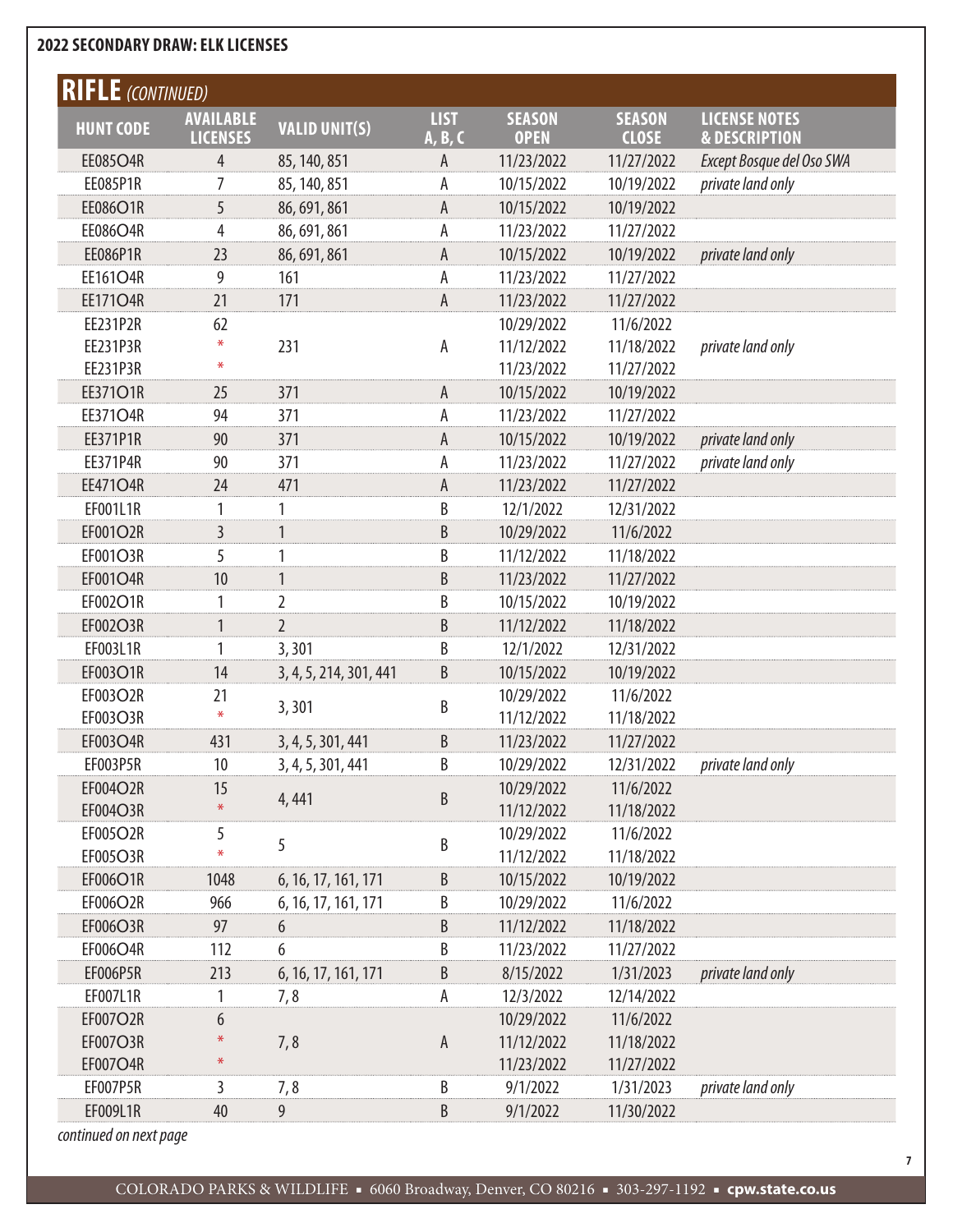| <b>RIFLE</b> (CONTINUED) |                  |                                          |              |               |               |                                     |  |  |
|--------------------------|------------------|------------------------------------------|--------------|---------------|---------------|-------------------------------------|--|--|
| <b>HUNT CODE</b>         | <b>AVAILABLE</b> | <b>VALID UNIT(S)</b>                     | <b>LIST</b>  | <b>SEASON</b> | <b>SEASON</b> | <b>LICENSE NOTES</b>                |  |  |
|                          | <b>LICENSES</b>  |                                          | A, B, C      | <b>OPEN</b>   | <b>CLOSE</b>  | <b>&amp; DESCRIPTION</b>            |  |  |
| EF009P5R                 | 86               | 9                                        | B            | 9/1/2022      | 1/31/2023     | private land only                   |  |  |
| EF010L1R                 | $\overline{4}$   | 10                                       | B            | 12/1/2022     | 12/31/2022    |                                     |  |  |
| EF010O3R                 | $\overline{3}$   | 10                                       | B            | 11/12/2022    | 11/18/2022    |                                     |  |  |
| EF010O4R                 | $\overline{3}$   | 10                                       | B            | 11/23/2022    | 11/27/2022    |                                     |  |  |
| EF010P5R                 | 24               | 10                                       | B            | 8/15/2022     | 1/15/2023     | private land only                   |  |  |
| EF011L1R                 | 5                | 11                                       | B            | 12/1/2022     | 12/31/2022    |                                     |  |  |
| EF011O1R                 | 92               | 11, 12, 13, 23, 24, 33,<br>131, 211, 231 | B            | 10/15/2022    | 10/19/2022    |                                     |  |  |
| EF011O2R                 | 137              | 11, 211                                  | B            | 10/29/2022    | 11/6/2022     |                                     |  |  |
| EF011O3R                 | 210              | 11, 211                                  | B            | 11/12/2022    | 11/18/2022    |                                     |  |  |
| EF011O4R                 | 1750             | 11, 12, 13, 23, 24, 211                  | B            | 11/23/2022    | 11/27/2022    |                                     |  |  |
| EF011P5R                 | 519              | 11, 12, 13, 23, 24, 211                  | B            | 10/1/2022     | 11/30/2022    | private land only                   |  |  |
| EF012O2R                 | 1156             |                                          |              | 10/29/2022    | 11/6/2022     |                                     |  |  |
| EF012O3R                 | $\ast$           | 12, 13, 23, 24                           | B            | 11/12/2022    | 11/18/2022    |                                     |  |  |
| EF013L1R                 | 3                | 13                                       | B            | 12/1/2022     | 12/31/2022    |                                     |  |  |
| EF014O2R                 | 6                |                                          |              | 10/29/2022    | 11/6/2022     |                                     |  |  |
| EF014O3R                 |                  | 14                                       | $\mathsf{A}$ | 11/12/2022    | 11/18/2022    |                                     |  |  |
| EF014O4R                 | $\ast$           |                                          |              | 11/23/2022    | 11/27/2022    |                                     |  |  |
| EF014P5R                 | 106              | 14, 214                                  | B            | 12/1/2022     | 12/31/2022    | private land only                   |  |  |
| EF015O1R                 | 41               | 15                                       | B            | 10/15/2022    | 10/19/2022    |                                     |  |  |
| EF015O2R                 | 758              |                                          |              | 10/29/2022    | 11/6/2022     |                                     |  |  |
| EF015O3R                 | $\ast$           | 15                                       | B            | 11/12/2022    | 11/18/2022    |                                     |  |  |
| EF015O4R                 | $\ast$           |                                          |              | 11/23/2022    | 11/27/2022    |                                     |  |  |
| EF015P5R                 | 241              | 15                                       | B            | 9/1/2022      | 1/31/2023     | private land only                   |  |  |
| EF016O3R                 | 127              | 16                                       | B            | 11/12/2022    | 11/18/2022    |                                     |  |  |
| EF016O4R                 | 79               | 16                                       | B            | 11/23/2022    | 11/27/2022    |                                     |  |  |
| EF017O3R                 | 202              | 17, 171                                  | B            | 11/12/2022    | 11/18/2022    |                                     |  |  |
| EF017O4R                 | 157              | 17, 171                                  | B            | 11/23/2022    | 11/27/2022    |                                     |  |  |
| EF018L1R                 | 19               | 18                                       | B            | 12/3/2022     | 12/11/2022    |                                     |  |  |
| EF018O1R                 | 359              | 18, 181                                  | B            | 10/15/2022    | 10/19/2022    |                                     |  |  |
| EF018O2R                 | 191              | 18                                       | B            | 10/29/2022    | 11/6/2022     |                                     |  |  |
| <b>EF018O3R</b>          | 306              | 18                                       | B            | 11/12/2022    | 11/18/2022    |                                     |  |  |
| EF018O4R                 | 679              | 18                                       | B            | 11/23/2022    | 11/27/2022    |                                     |  |  |
| EF018P5R                 | 192              | 18                                       | B            | 9/1/2022      | 1/31/2023     | private land only                   |  |  |
| EF019O2R                 | 2                |                                          |              | 10/29/2022    | 11/6/2022     |                                     |  |  |
| EF019O3R                 | $\ast$           | 19                                       | А            | 11/12/2022    | 11/18/2022    |                                     |  |  |
| EF019O4R                 | $\ast$           |                                          |              | 11/23/2022    | 11/27/2022    |                                     |  |  |
| EF019P5R                 | 51               | 19                                       | B            | 9/1/2022      | 1/31/2023     | private land only                   |  |  |
| EF020L3R                 | 6                | 20                                       | C            | 8/15/2022     | 1/31/2023     | Special restrictions, see brochure. |  |  |
| EF020P5R                 | 5                | 20                                       | B            | 9/1/2022      | 1/31/2023     | private land only                   |  |  |
| EF021O1R                 | 4                | 21, 22, 30, 31, 32                       | В            | 10/15/2022    | 10/19/2022    |                                     |  |  |

*continued on next page*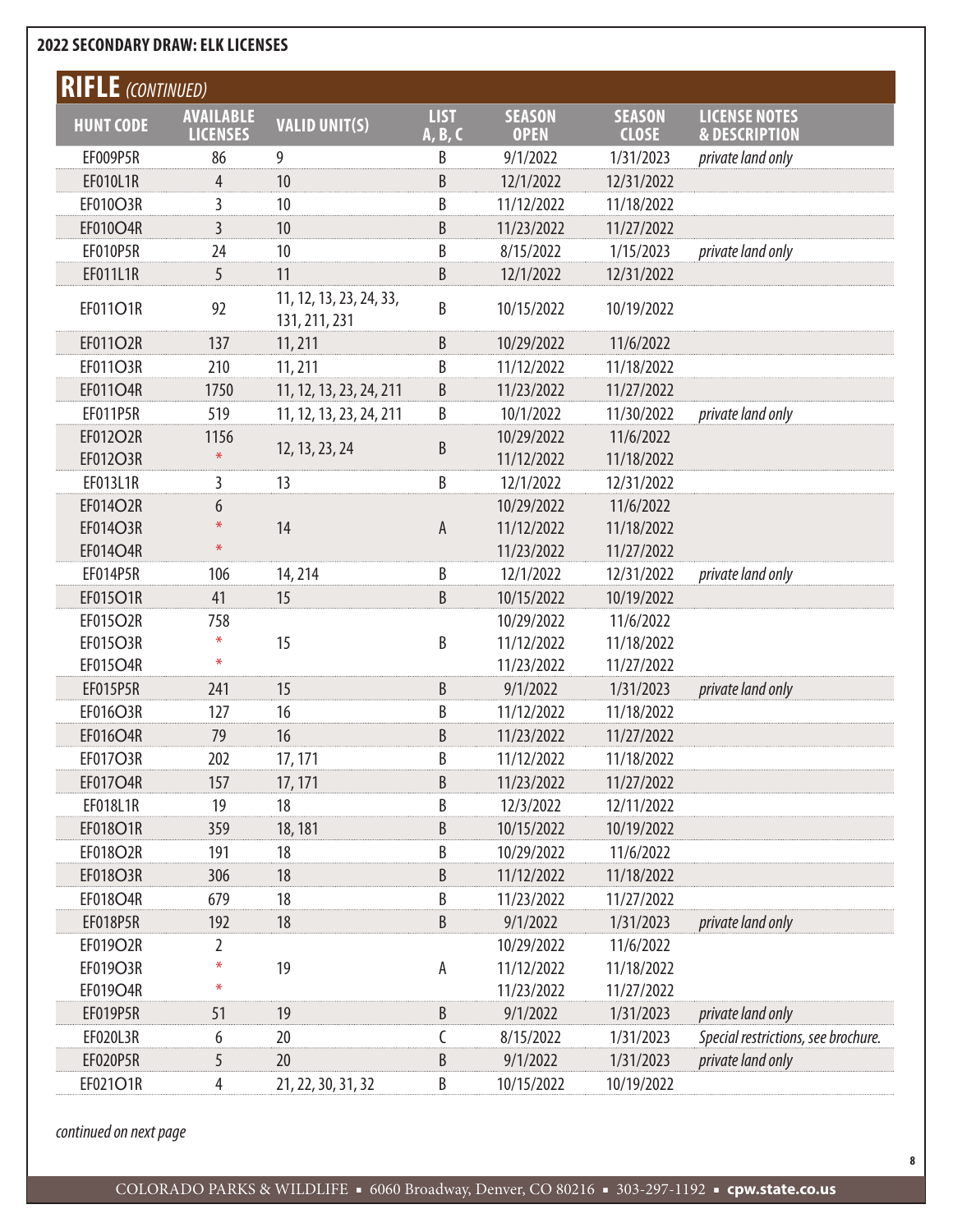| <b>RIFLE</b> (CONTINUED) |                  |                      |             |               |               |                          |  |  |
|--------------------------|------------------|----------------------|-------------|---------------|---------------|--------------------------|--|--|
| <b>HUNT CODE</b>         | <b>AVAILABLE</b> | <b>VALID UNIT(S)</b> | <b>LIST</b> | <b>SEASON</b> | <b>SEASON</b> | <b>LICENSE NOTES</b>     |  |  |
|                          | <b>LICENSES</b>  |                      | A, B, C     | <b>OPEN</b>   | <b>CLOSE</b>  | <b>&amp; DESCRIPTION</b> |  |  |
| EF021O2R                 | 6                | 21, 30               | B           | 10/29/2022    | 11/6/2022     |                          |  |  |
| EF021O3R                 | 7                | 21, 30               | B           | 11/12/2022    | 11/18/2022    |                          |  |  |
| EF021O4R                 | 58               | 21, 30               | B           | 11/23/2022    | 11/27/2022    |                          |  |  |
| EF022L1R                 | 2                | 22                   | B           | 12/1/2022     | 12/31/2022    |                          |  |  |
| EF022O2R                 | 3                | 22                   | B           | 10/29/2022    | 11/6/2022     |                          |  |  |
| EF022O3R                 | $\ast$           |                      |             | 11/12/2022    | 11/18/2022    |                          |  |  |
| EF022O4R                 | 33               | 22                   | В           | 11/23/2022    | 11/27/2022    |                          |  |  |
| EF022P5R                 | 81               | 22, 31, 32           | B           | 10/15/2022    | 12/30/2022    | private land only        |  |  |
| EF023P5R                 | 64               | 23, 24               | B           | 12/1/2022     | 12/31/2022    | private land only        |  |  |
| EF025O1R                 | $\mathbf{1}$     | 25, 26, 34           | B           | 10/15/2022    | 10/19/2022    |                          |  |  |
| EF025P5R                 | 16               | 25, 26, 231          | B           | 8/15/2022     | 1/15/2023     | private land only        |  |  |
| EF027L1R                 | 85               | 27                   | B           | 12/3/2022     | 12/11/2022    |                          |  |  |
| EF027O1R                 | 38               | 27                   | B           | 10/15/2022    | 10/19/2022    |                          |  |  |
| EF027O2R                 | 195              | 27                   | B           | 10/29/2022    | 11/6/2022     |                          |  |  |
| EF027O3R                 | 159              | 27                   | B           | 11/12/2022    | 11/18/2022    |                          |  |  |
| EF027O4R                 | 92               | 27                   | B           | 11/23/2022    | 11/27/2022    |                          |  |  |
| <b>EF027P5R</b>          | 97               | 27                   | B           | 9/1/2022      | 1/31/2023     | private land only        |  |  |
| EF028L1R                 | $\overline{3}$   | 28,37                | B           | 12/3/2022     | 12/11/2022    |                          |  |  |
| EF028O1R                 | 7                | 28, 37               | B           | 10/15/2022    | 10/19/2022    |                          |  |  |
| EF028O2R                 | $\boldsymbol{6}$ | 28, 37               | B           | 10/29/2022    | 11/6/2022     |                          |  |  |
| EF028O3R                 | 30               | 28, 37               | B           | 11/12/2022    | 11/18/2022    |                          |  |  |
| EF028O4R                 | 463              | 28,37                | B           | 11/23/2022    | 11/27/2022    |                          |  |  |
| EF028P5R                 | 5                | 28, 37               | B           | 9/1/2022      | 1/31/2023     | private land only        |  |  |
| EF029O1R                 | 1                | 29                   | Α           | 10/15/2022    | 10/19/2022    |                          |  |  |
| EF029P5R                 | 5                | 29                   | B           | 9/1/2022      | 1/31/2023     | private land only        |  |  |
| EF030L1R                 | $\mathbf{1}$     | 30                   | B           | 12/15/2022    | 1/15/2023     |                          |  |  |
| EF031L1R                 | $\overline{7}$   | 31                   | B           | 12/15/2022    | 1/15/2023     |                          |  |  |
| EF031O2R                 | 221              |                      |             | 10/29/2022    | 11/6/2022     |                          |  |  |
| EF031O3R                 | $\ast$           | 31                   | $\sf{B}$    | 11/12/2022    | 11/18/2022    |                          |  |  |
| EF031O4R                 | $\ast$           |                      |             | 11/23/2022    | 11/27/2022    |                          |  |  |
| EF032O2R                 | 97               |                      |             | 10/29/2022    | 11/6/2022     |                          |  |  |
| EF032O3R                 | ⋇                | 32                   | $\sf{B}$    | 11/12/2022    | 11/18/2022    |                          |  |  |
| EF032O4R                 | $\ast$           |                      |             | 11/23/2022    | 11/27/2022    |                          |  |  |
| EF033O2R                 | 531              |                      |             | 10/29/2022    | 11/6/2022     |                          |  |  |
| EF033O3R                 | $\ast$           | 33                   | $\sf{B}$    | 11/12/2022    | 11/18/2022    |                          |  |  |
| EF033O4R                 | $\ast$           |                      |             | 11/23/2022    | 11/27/2022    |                          |  |  |
| EF033P5R                 | 50               | 33                   | B           | 12/1/2022     | 1/31/2023     | private land only        |  |  |
| EF035O1R                 | 1                | 35, 36, 361          | A           | 10/15/2022    | 10/19/2022    |                          |  |  |
| EF035O2R                 | 7                |                      |             | 10/29/2022    | 11/6/2022     |                          |  |  |
| EF035O3R                 | ⋇                | 35                   | А           | 11/12/2022    | 11/18/2022    |                          |  |  |
| EF035O4R                 | ⋇                |                      |             | 11/23/2022    | 11/27/2022    |                          |  |  |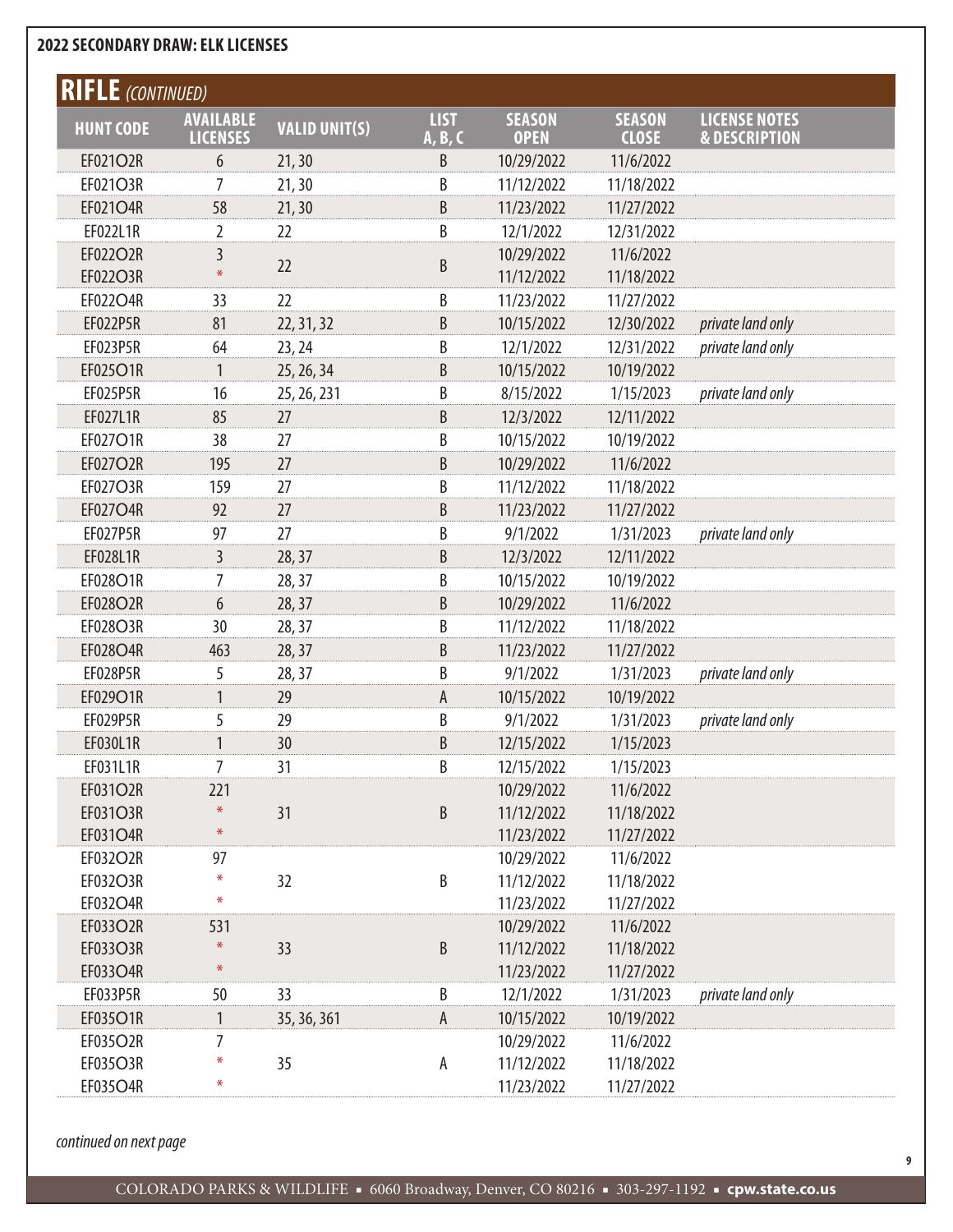| <b>RIFLE</b> (CONTINUED) |                                     |                      |                        |                              |                               |                                                  |
|--------------------------|-------------------------------------|----------------------|------------------------|------------------------------|-------------------------------|--------------------------------------------------|
| <b>HUNT CODE</b>         | <b>AVAILABLE</b><br><b>LICENSES</b> | <b>VALID UNIT(S)</b> | <b>LIST</b><br>A, B, C | <b>SEASON</b><br><b>OPEN</b> | <b>SEASON</b><br><b>CLOSE</b> | <b>LICENSE NOTES</b><br><b>&amp; DESCRIPTION</b> |
| EF035P5R                 | 59                                  | 35                   | B                      | 8/15/2022                    | 1/15/2023                     | private land only                                |
| EF036O2R                 | 2                                   |                      |                        | 10/29/2022                   | 11/6/2022                     |                                                  |
| EF036O3R                 | ⋇                                   | 36, 361              | Α                      | 11/12/2022                   | 11/18/2022                    |                                                  |
| EF036O4R                 | ⋇                                   |                      |                        | 11/23/2022                   | 11/27/2022                    |                                                  |
| <b>EF036P5R</b>          | 48                                  | 36, 361              | B                      | 8/15/2022                    | 1/15/2023                     | private land only                                |
| EF038L1R                 | 93                                  | 38                   | B                      | 9/1/2022                     | 1/31/2023                     | Jefferson County Portion only                    |
| EF040O1R                 | $\mathbf{1}$                        | 40                   | B                      | 10/15/2022                   | 10/19/2022                    |                                                  |
| EF041O1R                 | $\overline{2}$                      | 41, 42, 52, 411, 421 | B                      | 10/15/2022                   | 10/19/2022                    |                                                  |
| EF041O2R                 | 10                                  |                      |                        | 10/29/2022                   | 11/6/2022                     |                                                  |
| EF041O3R                 | $\ast$                              | 41                   | B                      | 11/12/2022                   | 11/18/2022                    |                                                  |
| EF041O4R                 | $\ast$                              |                      |                        | 11/23/2022                   | 11/27/2022                    |                                                  |
| EF041P5R                 | $\overline{2}$                      | 41                   | B                      | 9/1/2022                     | 1/31/2023                     | private land only                                |
| EF042O2R                 | 18                                  | 42                   | B                      | 10/29/2022                   | 11/6/2022                     |                                                  |
| EF042O3R                 | 182                                 |                      |                        | 11/12/2022                   | 11/18/2022                    |                                                  |
| EF042O4R                 | $\ast$                              | 42                   | B                      | 11/23/2022                   | 11/27/2022                    |                                                  |
| <b>EF042P5R</b>          | 13                                  | 42                   | B                      | 12/1/2022                    | 1/31/2023                     | private land only                                |
| EF043O2R                 | 225                                 |                      |                        | 10/29/2022                   | 11/6/2022                     |                                                  |
| EF043O3R                 | ⋇                                   | 43                   | B                      | 11/12/2022                   | 11/18/2022                    |                                                  |
| EF043O4R                 | $\ast$                              |                      |                        | 11/23/2022                   | 11/27/2022                    |                                                  |
| EF044O1R                 | 1                                   |                      |                        | 10/15/2022                   | 10/19/2022                    |                                                  |
| EF044O2R                 | ⋇                                   |                      |                        | 10/29/2022                   | 11/6/2022                     |                                                  |
| EF044O3R                 | $\ast$                              | 44, 45, 47, 444      | A                      | 11/12/2022                   | 11/18/2022                    |                                                  |
| EF044O4R                 | $\ast$                              |                      |                        | 11/23/2022                   | 11/27/2022                    |                                                  |
| EF046O2R                 | 1                                   |                      |                        | 10/29/2022                   | 11/6/2022                     |                                                  |
| EF046O3R                 | $\ast$                              | 46                   | А                      | 11/12/2022                   | 11/18/2022                    | Special restrictions, see brochure.              |
| EF046O4R                 | $\ast$                              |                      |                        | 11/23/2022                   | 11/27/2022                    |                                                  |
| <b>EF048O4R</b>          | 1                                   | 48                   | A                      | 11/23/2022                   | 11/27/2022                    |                                                  |
| EF049O2R                 | 2                                   | 49                   | А                      | 10/29/2022                   | 11/6/2022                     |                                                  |
| EF049O3R                 | 3                                   | 49                   | A                      | 11/12/2022                   | 11/18/2022                    |                                                  |
| EF049O4R                 | 7                                   | 49                   | Α                      | 11/23/2022                   | 11/27/2022                    |                                                  |
| EF049S4R                 | $\overline{2}$                      | 49                   | $\mathsf{A}$           | 11/23/2022                   | 11/27/2022                    | Lake County portion only                         |
| EF050O2R                 | 3                                   |                      |                        | 10/29/2022                   | 11/6/2022                     |                                                  |
| EF050O3R                 |                                     | 50                   | B                      | 11/12/2022                   | 11/18/2022                    |                                                  |
| EF050O4R                 | ⋇                                   |                      |                        | 11/23/2022                   | 11/27/2022                    |                                                  |
| EF050P5R                 | $\mathbf{1}$                        | 50                   | B                      | 9/1/2022                     | 1/31/2023                     | private land only                                |
| EF051O2R                 | 2                                   |                      |                        | 10/29/2022                   | 11/6/2022                     |                                                  |
| EF051O3R                 | ⋇                                   | 51                   | A                      | 11/12/2022                   | 11/18/2022                    |                                                  |
| EF051O4R                 | $\ast$                              |                      |                        | 11/23/2022                   | 11/27/2022                    |                                                  |
| EF051P5R                 | 7                                   | 51                   | B                      | 9/1/2022                     | 1/31/2023                     | private land only                                |
| EF052O2R                 | 6                                   | 52                   | B                      | 10/29/2022                   | 11/6/2022                     |                                                  |
| EF052O3R                 | 12                                  |                      |                        | 11/12/2022                   | 11/18/2022                    |                                                  |
| EF052O4R                 | $\ast$                              | 52                   | B                      |                              |                               |                                                  |
|                          |                                     |                      |                        | 11/23/2022                   | 11/27/2022                    |                                                  |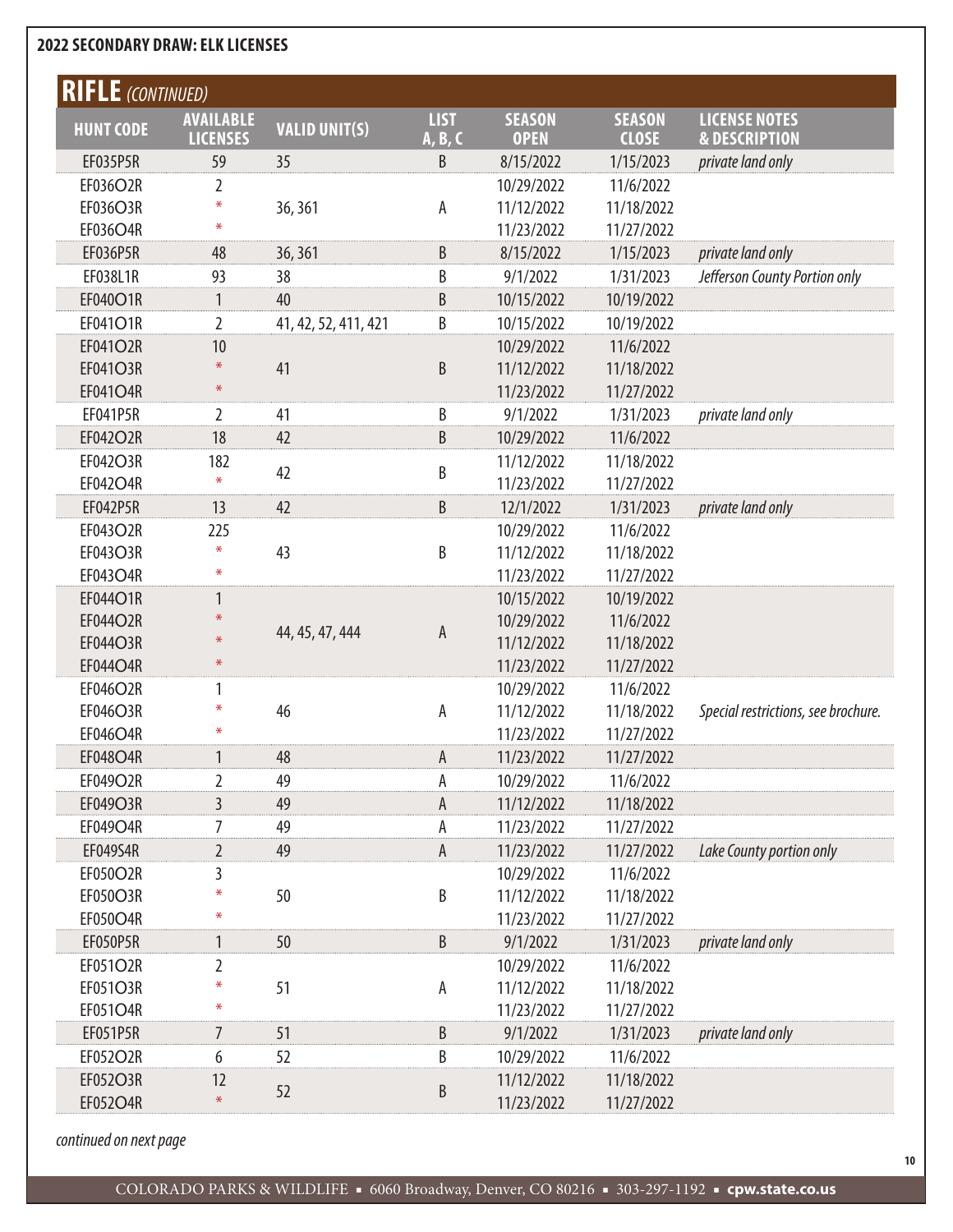| <b>RIFLE</b> (CONTINUED) |                                     |                      |                        |                              |                               |                                                  |
|--------------------------|-------------------------------------|----------------------|------------------------|------------------------------|-------------------------------|--------------------------------------------------|
| <b>HUNT CODE</b>         | <b>AVAILABLE</b><br><b>LICENSES</b> | <b>VALID UNIT(S)</b> | <b>LIST</b><br>A, B, C | <b>SEASON</b><br><b>OPEN</b> | <b>SEASON</b><br><b>CLOSE</b> | <b>LICENSE NOTES</b><br><b>&amp; DESCRIPTION</b> |
| EF052P5R                 | 3                                   | 52                   | B                      | 12/1/2022                    | 1/31/2023                     | private land only                                |
| EF053O1R                 |                                     | 53                   | A                      | 10/15/2022                   | 10/19/2022                    |                                                  |
| EF053O2R                 | 1                                   | 53                   | А                      | 10/29/2022                   | 11/6/2022                     |                                                  |
| EF053O3R                 | $\overline{2}$                      | 53                   | A                      | 11/12/2022                   | 11/18/2022                    |                                                  |
| EF053O4R                 | 10                                  | 53                   | А                      | 11/23/2022                   | 11/27/2022                    |                                                  |
| EF054O1R                 | 1                                   | 54                   | A                      | 10/15/2022                   | 10/19/2022                    |                                                  |
| EF054O2R                 | 1                                   | 54                   | А                      | 10/29/2022                   | 11/6/2022                     |                                                  |
| EF054O3R                 | $\overline{2}$                      | 54                   | A                      | 11/12/2022                   | 11/18/2022                    |                                                  |
| EF054P5R                 | 8                                   | 54                   | B                      | 8/31/2022                    | 11/18/2022                    | Private land only, see brochure.                 |
| EF055O1R                 | $\overline{3}$                      | 55                   | А                      | 10/15/2022                   | 10/19/2022                    |                                                  |
| EF055O2R                 | $\overline{2}$                      | 55                   | А                      | 10/29/2022                   | 11/6/2022                     |                                                  |
| EF055O3R                 | 1                                   | 55                   | A                      | 11/12/2022                   | 11/18/2022                    |                                                  |
| EF056O3R                 |                                     | 56                   | А                      | 11/12/2022                   | 11/18/2022                    |                                                  |
| EF056O4R                 | 1                                   | 56                   | A                      | 11/23/2022                   | 11/27/2022                    |                                                  |
| EF057O1R                 | 2                                   | 57,58                | А                      | 10/15/2022                   | 10/19/2022                    |                                                  |
| EF057O2R                 | 5                                   | 57,58                | A                      | 10/29/2022                   | 11/6/2022                     |                                                  |
| EF057O3R                 | 3                                   | 57,58                | А                      | 11/12/2022                   | 11/18/2022                    |                                                  |
| EF057O4R                 | $\overline{3}$                      | 57,58                | A                      | 11/23/2022                   | 11/27/2022                    |                                                  |
| <b>EF057P5R</b>          | 9                                   | 57,58                | B                      | 9/1/2022                     | 1/31/2023                     | private land only                                |
| EF059O2R                 | 9                                   |                      |                        | 10/29/2022                   | 11/6/2022                     |                                                  |
| EF059O3R                 |                                     | 59,581               | A                      | 11/12/2022                   | 11/18/2022                    |                                                  |
| EF059O4R                 | $\ast$                              |                      |                        | 11/23/2022                   | 11/27/2022                    |                                                  |
| EF060O2R                 | $\overline{2}$                      | 60                   | А                      | 10/29/2022                   | 11/6/2022                     |                                                  |
| EF060O3R                 |                                     |                      |                        | 11/12/2022                   | 11/18/2022                    |                                                  |
| EF060O4R                 | ⋇                                   | 60                   | A                      | 11/23/2022                   | 11/27/2022                    |                                                  |
| <b>EF060P5R</b>          | 49                                  | 60                   | B                      | 9/1/2022                     | 12/31/2022                    | private land only                                |
| EF061O1R                 |                                     | 61                   | A                      | 10/15/2022                   | 10/19/2022                    |                                                  |
| EF061O2R                 | 6                                   | 61                   | А                      | 10/29/2022                   | 11/6/2022                     |                                                  |
| EF061O3R                 | $\overline{2}$                      | 61                   | A                      | 11/12/2022                   | 11/18/2022                    |                                                  |
| EF061O4R                 | 3                                   | 61                   | А                      | 11/23/2022                   | 11/27/2022                    |                                                  |
| EF062O1R                 | $\overline{2}$                      | 62                   | A                      | 10/15/2022                   | 10/19/2022                    |                                                  |
| EF062O2R                 | 7                                   | 62                   | А                      | 10/29/2022                   | 11/6/2022                     |                                                  |
| EF062O3R                 | 9                                   |                      |                        | 11/12/2022                   | 11/18/2022                    |                                                  |
| EF062O4R                 | $\ast$                              | 62                   | A                      | 11/23/2022                   | 11/27/2022                    |                                                  |
| EF062P2R                 | 71                                  |                      |                        | 10/29/2022                   | 11/6/2022                     |                                                  |
| EF062P3R                 | $\ast$                              | 62                   | B                      | 11/12/2022                   | 11/18/2022                    | private land only                                |
| EF062P4R                 | ⋇                                   |                      |                        | 11/23/2022                   | 11/27/2022                    |                                                  |
| EF063O2R                 | $\overline{2}$                      | 63                   | A                      | 10/29/2022                   | 11/6/2022                     |                                                  |
| EF063O3R                 |                                     | 63                   | А                      | 11/12/2022                   | 11/18/2022                    |                                                  |
| EF063O4R                 | 8                                   | 63                   | A                      | 11/23/2022                   | 11/27/2022                    |                                                  |
| EF063P5R                 | 166                                 | 63                   | B                      | 8/15/2022                    | 11/27/2022                    | Private land only W of Hwy 92                    |
| EF064O1R                 | 105                                 | 64,65                | A                      | 10/15/2022                   | 10/19/2022                    |                                                  |
| EF064O2R                 | 69                                  | 64,65                | А                      | 10/29/2022                   | 11/6/2022                     |                                                  |
| continued on next page   |                                     |                      |                        |                              |                               |                                                  |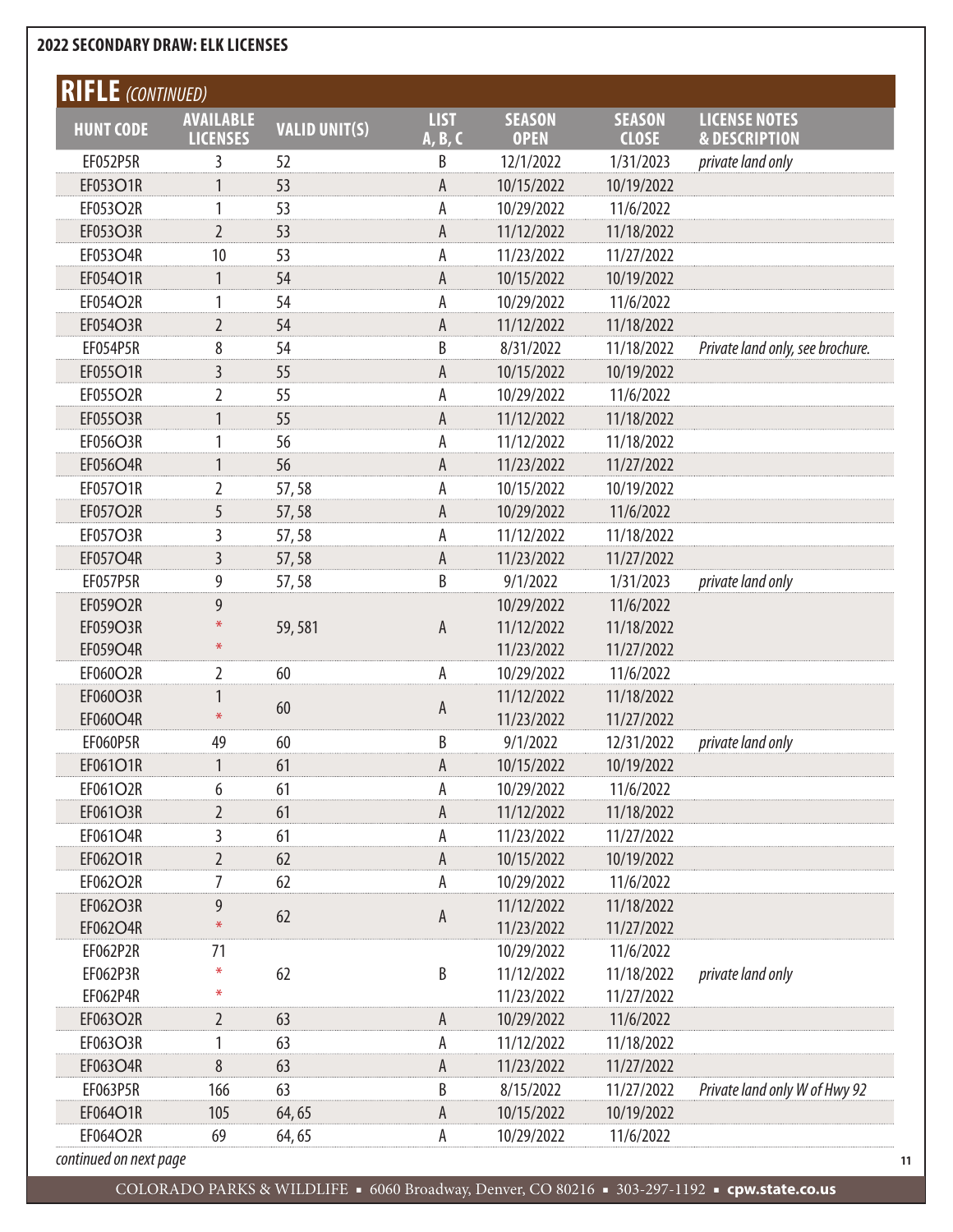| <b>RIFLE</b> (CONTINUED) |                                     |                      |                        |                              |                               |                                                  |
|--------------------------|-------------------------------------|----------------------|------------------------|------------------------------|-------------------------------|--------------------------------------------------|
| <b>HUNT CODE</b>         | <b>AVAILABLE</b><br><b>LICENSES</b> | <b>VALID UNIT(S)</b> | <b>LIST</b><br>A, B, C | <b>SEASON</b><br><b>OPEN</b> | <b>SEASON</b><br><b>CLOSE</b> | <b>LICENSE NOTES</b><br><b>&amp; DESCRIPTION</b> |
| EF064O3R                 | 182                                 |                      |                        | 11/12/2022                   | 11/18/2022                    |                                                  |
| EF064O4R                 | $\ast$                              | 64,65                | A                      | 11/23/2022                   | 11/27/2022                    |                                                  |
| EF064P1R                 | 86                                  | 64,65                | B                      | 10/15/2022                   | 10/19/2022                    | private land only                                |
| EF064P2R                 | 182                                 |                      |                        | 10/29/2022                   | 11/6/2022                     |                                                  |
| EF064P3R                 | ⋇                                   | 64,65                | B                      | 11/12/2022                   | 11/18/2022                    | private land only                                |
| EF064P4R                 | $\ast$                              |                      |                        | 11/23/2022                   | 11/27/2022                    |                                                  |
| EF066O1R                 | 3                                   | 66                   | A                      | 10/15/2022                   | 10/19/2022                    |                                                  |
| EF066O3R                 | $\mathbf{1}$                        | 66                   | A                      | 11/12/2022                   | 11/18/2022                    |                                                  |
| EF066O4R                 | 3                                   | 66                   | А                      | 11/23/2022                   | 11/27/2022                    |                                                  |
| EF067O1R                 | $\overline{2}$                      | 67                   | A                      | 10/15/2022                   | 10/19/2022                    |                                                  |
| EF067O2R                 | 4                                   | 67                   | А                      | 10/29/2022                   | 11/6/2022                     |                                                  |
| EF067O3R                 | $\overline{2}$                      | 67                   | A                      | 11/12/2022                   | 11/18/2022                    |                                                  |
| EF067O4R                 | 3                                   | 67                   | А                      | 11/23/2022                   | 11/27/2022                    |                                                  |
| EF068O4R                 | $\mathbf{1}$                        | 68                   | A                      | 11/23/2022                   | 11/27/2022                    |                                                  |
| EF069O2R                 | 2                                   | 69,84                | А                      | 10/29/2022                   | 11/6/2022                     |                                                  |
| EF069O3R                 | $\overline{3}$                      | 69,84                | A                      | 11/12/2022                   | 11/18/2022                    |                                                  |
| EF069O4R                 |                                     | 69,84                | А                      | 11/23/2022                   | 11/27/2022                    |                                                  |
| EF070O1R                 | 1                                   | 70                   | A                      | 10/15/2022                   | 10/19/2022                    |                                                  |
| EF070O2R                 | 1                                   | 70                   | А                      | 10/29/2022                   | 11/6/2022                     |                                                  |
| EF070O3R                 | $\overline{2}$                      | 70                   | A                      | 11/12/2022                   | 11/18/2022                    |                                                  |
| EF070P5R                 | 1                                   | 70                   | B                      | 12/1/2022                    | 12/15/2022                    | private land only                                |
| EF071O1R                 | $\overline{2}$                      | 71, 72, 73, 711      | A                      | 10/15/2022                   | 10/19/2022                    |                                                  |
| EF071P4R                 |                                     | 71, 72, 73, 711      | B                      | 11/23/2022                   | 11/27/2022                    | private land only                                |
| EF072O2R                 |                                     |                      |                        | 10/29/2022                   | 11/6/2022                     |                                                  |
| EF072O3R                 |                                     | 72                   | $\mathsf{A}$           | 11/12/2022                   | 11/18/2022                    |                                                  |
| EF072O4R                 | $\ast$                              |                      |                        | 11/23/2022                   | 11/27/2022                    |                                                  |
| EF075O2R                 |                                     |                      |                        | 10/29/2022                   | 11/6/2022                     |                                                  |
| EF075O3R                 | $\ast$                              | 75,751               | А                      | 11/12/2022                   | 11/18/2022                    |                                                  |
| EF075O4R                 | $\ast$                              |                      |                        | 11/23/2022                   | 11/27/2022                    |                                                  |
| EF075P4R                 | 1                                   | 75,751               | B                      | 11/23/2022                   | 11/27/2022                    | private land only                                |
| EF076O2R                 | 3                                   | 76                   | А                      | 10/29/2022                   | 11/6/2022                     |                                                  |
| EF076O3R                 | $\overline{4}$                      | 76                   | A                      | 11/12/2022                   | 11/18/2022                    |                                                  |
| EF076O4R                 | 9                                   | 76                   | А                      | 11/23/2022                   | 11/27/2022                    |                                                  |
| EF077O2R                 | 1                                   | 77, 78, 771          | A                      | 10/29/2022                   | 11/6/2022                     |                                                  |
| EF077P4R                 |                                     | 77, 78, 771          | B                      | 11/23/2022                   | 11/27/2022                    | private land only                                |
| EF079O1R                 | 2                                   | 79                   | A                      | 10/15/2022                   | 10/19/2022                    | N and W of Colo Hwy 112                          |
| EF079O2R                 | 5                                   | 79                   | А                      | 10/29/2022                   | 11/6/2022                     | N and W of Colo Hwy 112                          |
| EF079O3R                 | $\overline{3}$                      | 79                   | A                      | 11/12/2022                   | 11/18/2022                    | N and W of Colo Hwy 112                          |
| EF079O4R                 | 72                                  | 79                   | А                      | 11/23/2022                   | 11/27/2022                    | N and W of Colo Hwy 112                          |
| EF080O2R                 | 1                                   | 80                   | A                      | 10/29/2022                   | 11/6/2022                     |                                                  |
| EF080O3R                 | 1                                   | 80                   | A                      | 11/12/2022                   | 11/18/2022                    |                                                  |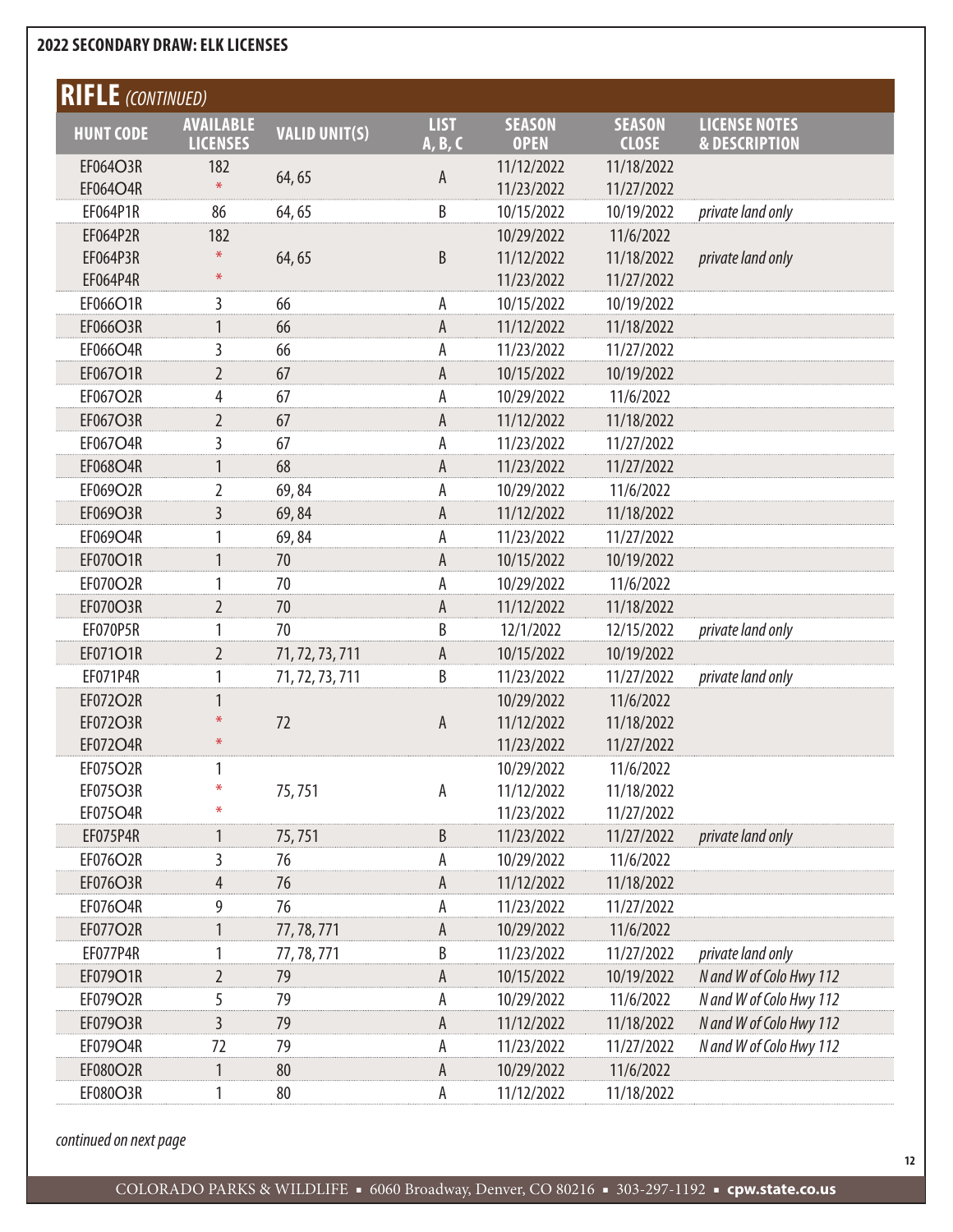| <b>RIFLE</b> (CONTINUED) |                                     |                      |                        |                              |                               |                                                  |
|--------------------------|-------------------------------------|----------------------|------------------------|------------------------------|-------------------------------|--------------------------------------------------|
| <b>HUNT CODE</b>         | <b>AVAILABLE</b><br><b>LICENSES</b> | <b>VALID UNIT(S)</b> | <b>LIST</b><br>A, B, C | <b>SEASON</b><br><b>OPEN</b> | <b>SEASON</b><br><b>CLOSE</b> | <b>LICENSE NOTES</b><br><b>&amp; DESCRIPTION</b> |
| <b>EF080P5R</b>          | 1                                   | 80                   | B                      | 9/1/2022                     | 1/31/2023                     | private land only                                |
| EF081O2R                 | 1                                   | 81                   | А                      | 10/29/2022                   | 11/6/2022                     |                                                  |
| EF082O1R                 | 1                                   | 82                   | B                      | 10/15/2022                   | 10/19/2022                    | Public lands only, see brochure.                 |
| EF082O2R                 | 43                                  | 82                   | B                      | 10/29/2022                   | 11/6/2022                     | Public lands only, see brochure.                 |
| EF082O3R                 | 134                                 | 82                   | B                      | 11/12/2022                   | 11/18/2022                    | Public lands only, see brochure.                 |
| EF082O4R                 | 28                                  | 82                   | B                      | 11/23/2022                   | 11/27/2022                    | Public lands only, see brochure.                 |
| EF083O4R                 | $\overline{2}$                      | 83                   | A                      | 11/23/2022                   | 11/27/2022                    |                                                  |
| EF085O3R                 | 1                                   | 85, 140, 851         | B                      | 11/12/2022                   | 11/18/2022                    | Except Bosque del Oso SWA                        |
| EF085O4R                 | 1                                   | 85, 140, 851         | B                      | 11/23/2022                   | 11/27/2022                    | Except Bosque del Oso SWA                        |
| <b>EF085P5R</b>          | 3                                   | 85, 140, 851         | B                      | 10/15/2022                   | 11/30/2022                    | private land only                                |
| <b>EF085P6R</b>          | $\overline{3}$                      | 85, 140, 851         | B                      | 12/1/2022                    | 12/31/2022                    | private land only                                |
| EF086O2R                 | 4                                   |                      |                        | 10/29/2022                   | 11/6/2022                     |                                                  |
| EF086O3R                 | ⋇                                   | 86, 691, 861         | B                      | 11/12/2022                   | 11/18/2022                    |                                                  |
| EF086O4R                 | $\ast$                              |                      |                        | 11/23/2022                   | 11/27/2022                    |                                                  |
| EF086P5R                 | 29                                  | 86, 691, 861         | $\sf B$                | 9/1/2022                     | 1/31/2023                     | private land only                                |
| EF104P5R                 | 238                                 | 104                  | B                      | 9/1/2022                     | 1/31/2023                     | private land only                                |
| EF128L1R                 | 141                                 | 128                  | C                      | 9/1/2022                     | 1/31/2023                     |                                                  |
| EF131O2R                 | 143                                 |                      |                        | 10/29/2022                   | 11/6/2022                     |                                                  |
| EF131O3R                 | ⋇                                   | 131                  | B                      | 11/12/2022                   | 11/18/2022                    |                                                  |
| EF131O4R                 | $\ast$                              |                      |                        | 11/23/2022                   | 11/27/2022                    |                                                  |
| EF131P2R                 | 189                                 |                      |                        | 10/29/2022                   | 11/6/2022                     |                                                  |
| EF131P3R                 | $\ast$                              | 131                  | B                      | 11/12/2022                   | 11/18/2022                    | private land only                                |
| EF131P4R                 | $\ast$                              |                      |                        | 11/23/2022                   | 11/27/2022                    |                                                  |
| EF131P5R                 | 57                                  | 131                  | B                      | 11/28/2022                   | 1/31/2023                     | private land only                                |
| EF161O3R                 | 43                                  | 161                  | B                      | 11/12/2022                   | 11/18/2022                    |                                                  |
| EF161O4R                 | 142                                 | 161                  | B                      | 11/23/2022                   | 11/27/2022                    |                                                  |
| EF181L1R                 | 1                                   | 181                  | B                      | 12/3/2022                    | 12/11/2022                    |                                                  |
| EF181O2R                 | 93                                  | 181                  | B                      | 10/29/2022                   | 11/6/2022                     |                                                  |
| <b>EF181O3R</b>          | 116                                 | 181                  | B                      | 11/12/2022                   | 11/18/2022                    |                                                  |
| EF181O4R                 | 228                                 | 181                  | B                      | 11/23/2022                   | 11/27/2022                    |                                                  |
| EF181P5R                 | 183                                 | 181                  | B                      | 9/1/2022                     | 1/31/2023                     | private land only                                |
| EF191L1R                 | 1                                   | 191                  | А                      | 12/3/2022                    | 12/14/2022                    |                                                  |
| EF191O2R                 | 11                                  |                      |                        | 10/29/2022                   | 11/6/2022                     |                                                  |
| EF191O3R                 | $\ast$                              | 191                  | A                      | 11/12/2022                   | 11/18/2022                    |                                                  |
| EF191O4R                 | $\divideontimes$                    |                      |                        | 11/23/2022                   | 11/27/2022                    |                                                  |
| EF191P5R                 | 12                                  | 191                  | $\sf B$                | 9/1/2022                     | 1/31/2023                     | private land only                                |
| EF214O2R                 | 311                                 |                      |                        | 10/29/2022                   | 11/6/2022                     |                                                  |
| EF214O3R                 | $\ast$                              | 214                  | A                      | 11/12/2022                   | 11/18/2022                    |                                                  |
| EF214O4R                 | $\divideontimes$                    |                      |                        | 11/23/2022                   | 11/27/2022                    |                                                  |
| EF231O2R                 | 3                                   |                      |                        | 10/29/2022                   | 11/6/2022                     |                                                  |
| EF231O3R                 | $\ast$                              | 231                  | B                      | 11/12/2022                   | 11/18/2022                    |                                                  |
| EF231O4R                 | ⋇                                   |                      |                        | 11/23/2022                   | 11/27/2022                    |                                                  |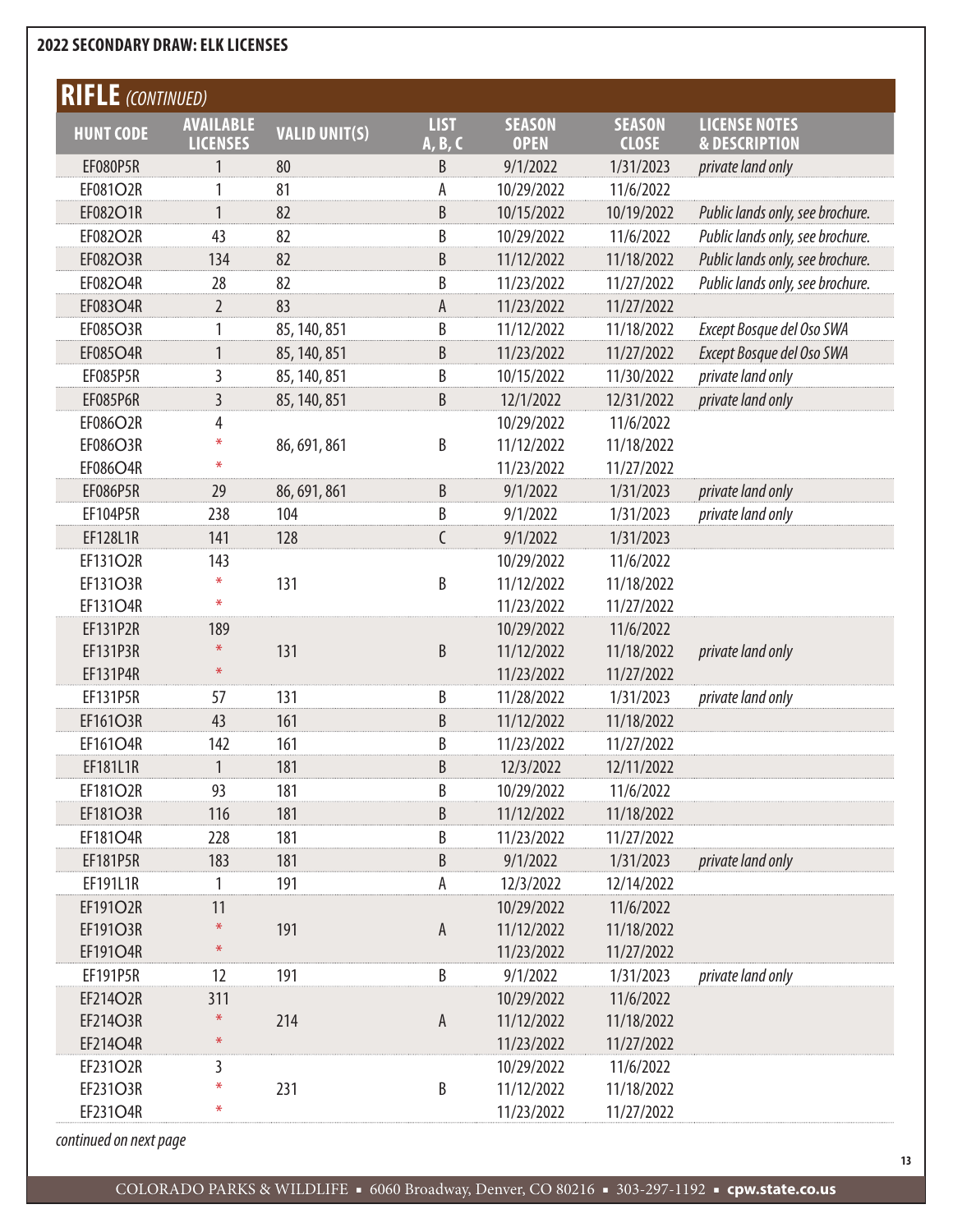| <b>RIFLE</b> (CONTINUED) |                                     |                      |                        |                              |                               |                                                  |
|--------------------------|-------------------------------------|----------------------|------------------------|------------------------------|-------------------------------|--------------------------------------------------|
| <b>HUNT CODE</b>         | <b>AVAILABLE</b><br><b>LICENSES</b> | <b>VALID UNIT(S)</b> | <b>LIST</b><br>A, B, C | <b>SEASON</b><br><b>OPEN</b> | <b>SEASON</b><br><b>CLOSE</b> | <b>LICENSE NOTES</b><br><b>&amp; DESCRIPTION</b> |
| EF371L1R                 | 1                                   | 371                  | B                      | 12/3/2022                    | 12/11/2022                    |                                                  |
| EF37101R                 | 33                                  | 371                  | B                      | 10/15/2022                   | 10/19/2022                    |                                                  |
| EF371O2R                 | 51                                  | 371                  | B                      | 10/29/2022                   | 11/6/2022                     |                                                  |
| EF371O3R                 | 101                                 | 371                  | B                      | 11/12/2022                   | 11/18/2022                    |                                                  |
| EF371O4R                 | 121                                 | 371                  | B                      | 11/23/2022                   | 11/27/2022                    |                                                  |
| EF371P5R                 | 59                                  | 371                  | B                      | 9/1/2022                     | 1/31/2023                     | private land only                                |
| EF391P5R                 | $\overline{3}$                      | 39, 391              | C                      | 9/1/2022                     | 1/31/2023                     | private land only                                |
| EF411O2R                 | 8                                   | 411                  | B                      | 10/29/2022                   | 11/6/2022                     |                                                  |
| <b>EF411O3R</b>          | 8                                   |                      |                        | 11/12/2022                   | 11/18/2022                    |                                                  |
| EF411O4R                 | $\ast$                              | 411                  | B                      | 11/23/2022                   | 11/27/2022                    |                                                  |
| EF411P5R                 | 25                                  | 411                  | B                      | 12/1/2022                    | 1/31/2023                     | private land only                                |
| EF421O2R                 | 57                                  |                      |                        | 10/29/2022                   | 11/6/2022                     |                                                  |
| EF421O3R                 | $\ast$                              | 421                  | B                      | 11/12/2022                   | 11/18/2022                    |                                                  |
| EF421O4R                 | $\divideontimes$                    |                      |                        | 11/23/2022                   | 11/27/2022                    |                                                  |
| EF421P5R                 | 4                                   | 421                  | B                      | 9/2/2022                     | 1/1/2023                      | private land only                                |
| EF461O1R                 | 8                                   |                      |                        | 10/15/2022                   | 10/19/2022                    |                                                  |
| EF461O2R                 | $\ast$                              | 461                  | A                      | 10/29/2022                   | 11/6/2022                     |                                                  |
| EF461O3R                 | ⋇                                   |                      |                        | 11/12/2022                   | 11/18/2022                    |                                                  |
| EF461O4R                 | $\ast$                              |                      |                        | 11/23/2022                   | 11/27/2022                    |                                                  |
| EF471O2R                 | 43                                  |                      |                        | 10/29/2022                   | 11/6/2022                     |                                                  |
| EF471O3R                 | *                                   | 471                  | B                      | 11/12/2022                   | 11/18/2022                    |                                                  |
| EF47104R                 | $\ast$                              |                      |                        | 11/23/2022                   | 11/27/2022                    |                                                  |
| EF471P5R                 | 10                                  | 471                  | B                      | 8/15/2022                    | 1/15/2023                     | private land only                                |
| EF481O2R                 | 2                                   |                      |                        | 10/29/2022                   | 11/6/2022                     |                                                  |
| EF481O3R                 | $\ast$                              | 481                  | А                      | 11/12/2022                   | 11/18/2022                    |                                                  |
| EF481O4R                 | $\ast$                              |                      |                        | 11/23/2022                   | 11/27/2022                    |                                                  |
| EF500O2R                 | $\overline{4}$                      |                      |                        | 10/29/2022                   | 11/6/2022                     |                                                  |
| EF500O3R                 | $\ast$                              | 500                  | B                      | 11/12/2022                   | 11/18/2022                    | Special restrictions, see brochure.              |
| EF500O4R                 | $\ast$                              |                      |                        | 11/23/2022                   | 11/27/2022                    |                                                  |
| EF511O1R                 | 1                                   | 511                  | A                      | 10/15/2022                   | 10/19/2022                    |                                                  |
| EF511O2R                 | 3                                   |                      |                        | 10/29/2022                   | 11/6/2022                     |                                                  |
| <b>EF511O3R</b>          | $\ast$                              | 511                  | $\mathsf A$            | 11/12/2022                   | 11/18/2022                    |                                                  |
| <b>EF511O4R</b>          | $\ast$                              |                      |                        | 11/23/2022                   | 11/27/2022                    |                                                  |
| EF551O2R                 | 1                                   | 551                  | А                      | 10/29/2022                   | 11/6/2022                     |                                                  |
| EF551O3R                 | $\overline{2}$                      | 551                  | A                      | 11/12/2022                   | 11/18/2022                    |                                                  |
| EF561O4R                 | 5                                   | 561                  | А                      | 11/23/2022                   | 11/27/2022                    |                                                  |
| <b>EF581P5R</b>          | 4                                   | 581                  | B                      | 9/1/2022                     | 1/31/2023                     | private land only                                |
| EF591L1R                 |                                     | 591                  | А                      | 10/1/2022                    | 1/31/2023                     | Fort Carson, see brochure.                       |
| EF681O4R                 | $\overline{2}$                      | 681                  | A                      | 11/23/2022                   | 11/27/2022                    |                                                  |
| EF741O2R                 |                                     |                      |                        | 10/29/2022                   | 11/6/2022                     |                                                  |
| EF741O3R                 | ⋇                                   | 741                  | A                      | 11/12/2022                   | 11/18/2022                    |                                                  |
| EF741O4R                 | ⋇                                   |                      |                        | 11/23/2022                   | 11/27/2022                    |                                                  |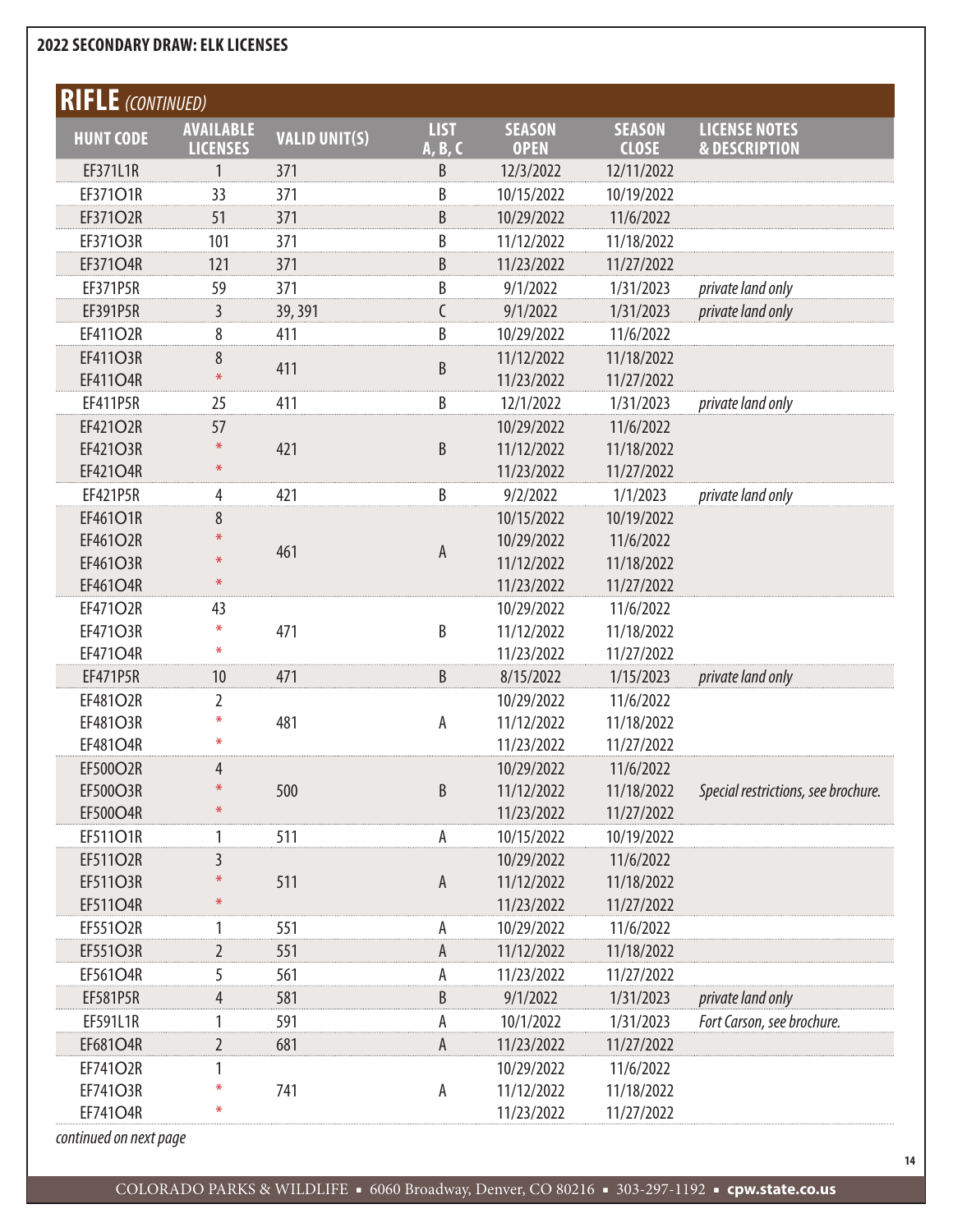| <b>RIFLE</b> (CONTINUED) |                  |                              |              |               |               |                                     |
|--------------------------|------------------|------------------------------|--------------|---------------|---------------|-------------------------------------|
| <b>HUNT CODE</b>         | <b>AVAILABLE</b> | <b>VALID UNIT(S)</b>         | <b>LIST</b>  | <b>SEASON</b> | <b>SEASON</b> | <b>LICENSE NOTES</b>                |
|                          | <b>LICENSES</b>  |                              | A, B, C      | <b>OPEN</b>   | <b>CLOSE</b>  | <b>&amp; DESCRIPTION</b>            |
| EF851L1R                 | 1                | 851                          | B            | 12/3/2022     | 12/11/2022    | Bosque del Oso SWA only             |
| EF851L3R                 | 1                | 851                          | B            | 12/31/2022    | 1/8/2023      | Bosque del Oso SWA only             |
| <b>EM007O1R</b>          | $\overline{4}$   | 7,8                          | А            | 10/15/2022    | 10/19/2022    |                                     |
| <b>EM007O2R</b>          | 37               |                              |              | 10/29/2022    | 11/6/2022     |                                     |
| <b>EM007O3R</b>          | ⋇                | 7,8                          | A            | 11/12/2022    | 11/18/2022    |                                     |
| <b>EM007O4R</b>          | $\ast$           |                              |              | 11/23/2022    | 11/27/2022    |                                     |
| <b>EM009O1R</b>          | 36               | 9                            | $\mathsf{A}$ | 10/15/2022    | 10/19/2022    |                                     |
| <b>EM009O2R</b>          | 59               |                              |              | 10/29/2022    | 11/6/2022     |                                     |
| <b>EM009O3R</b>          | $\divideontimes$ | 9                            | A            | 11/12/2022    | 11/18/2022    |                                     |
| <b>EM009O4R</b>          | $\ast$           |                              |              | 11/23/2022    | 11/27/2022    |                                     |
|                          |                  | 11, 12, 13, 23, 24, 25,      |              |               |               |                                     |
| <b>EM011O1R</b>          | 1754             | 26, 33, 34, 131, 211,        | A            | 10/15/2022    | 10/19/2022    |                                     |
|                          |                  | 231                          |              |               |               |                                     |
| <b>EM011O4R</b>          | 223              | 11, 211                      | А            | 11/23/2022    | 11/27/2022    |                                     |
| <b>EM012O4R</b>          | 253              | 12, 13, 23, 24               | A            | 11/23/2022    | 11/27/2022    |                                     |
| <b>EM014O1R</b>          | $\overline{4}$   | 14                           | А            | 10/15/2022    | 10/19/2022    |                                     |
| <b>EM014O4R</b>          | 48               | 14                           | $\mathsf A$  | 11/23/2022    | 11/27/2022    |                                     |
| <b>EM019O1R</b>          | 4                | 19                           | А            | 10/15/2022    | 10/19/2022    |                                     |
| <b>EM019O2R</b>          | 278              |                              |              | 10/29/2022    | 11/6/2022     |                                     |
| <b>EM019O3R</b>          | $\ast$           | 19                           | A            | 11/12/2022    | 11/18/2022    |                                     |
| <b>EM019O4R</b>          | $\divideontimes$ |                              |              | 11/23/2022    | 11/27/2022    |                                     |
| <b>EM020O2R</b>          | 1                | 20                           | A            | 10/29/2022    | 11/6/2022     |                                     |
| <b>EM021O1R</b>          | 24               | 21, 22, 30, 31, 32           | A            | 10/15/2022    | 10/19/2022    |                                     |
| <b>EM021O4R</b>          | 259              | 21, 22, 30, 31, 32           | А            | 11/23/2022    | 11/27/2022    |                                     |
| <b>EM025O4R</b>          | 25               | 25                           | Α            | 11/23/2022    | 11/27/2022    |                                     |
| <b>EM026O4R</b>          | 75               | 26                           | А            | 11/23/2022    | 11/27/2022    |                                     |
| <b>EM029O1R</b>          | $\mathbf{1}$     | 29                           | А            | 10/15/2022    | 10/19/2022    |                                     |
| <b>EM029O2R</b>          | 2                |                              |              | 10/29/2022    | 11/6/2022     |                                     |
| <b>EM029O3R</b>          | ⋇                | 29                           | A            | 11/12/2022    | 11/18/2022    |                                     |
| <b>EM029O4R</b>          | ⋇                |                              |              | 11/23/2022    | 11/27/2022    |                                     |
| <b>EM033O4R</b>          | 90               | 33                           | $\mathsf{A}$ | 11/23/2022    | 11/27/2022    |                                     |
| <b>EM034O4R</b>          | 13               | 34                           | А            | 11/23/2022    | 11/27/2022    |                                     |
| <b>EM039O4R</b>          | 1                | 39                           | А            | 11/23/2022    | 11/27/2022    | Special restrictions, see brochure. |
| <b>EM041O1R</b>          | 25               | 41, 42, 52, 411, 421,<br>521 | А            | 10/15/2022    | 10/19/2022    |                                     |
| <b>EM041O4R</b>          | 97               | 41, 42, 52, 411, 421,<br>521 | A            | 11/23/2022    | 11/27/2022    |                                     |
| <b>EM044O1R</b>          | 6                | 44, 45, 47, 444              | А            | 10/15/2022    | 10/19/2022    |                                     |
| <b>EM044O4R</b>          | $\overline{2}$   | 44                           | A            | 11/23/2022    | 11/27/2022    |                                     |
| <b>EM045O4R</b>          | 5                | 45                           | А            | 11/23/2022    | 11/27/2022    |                                     |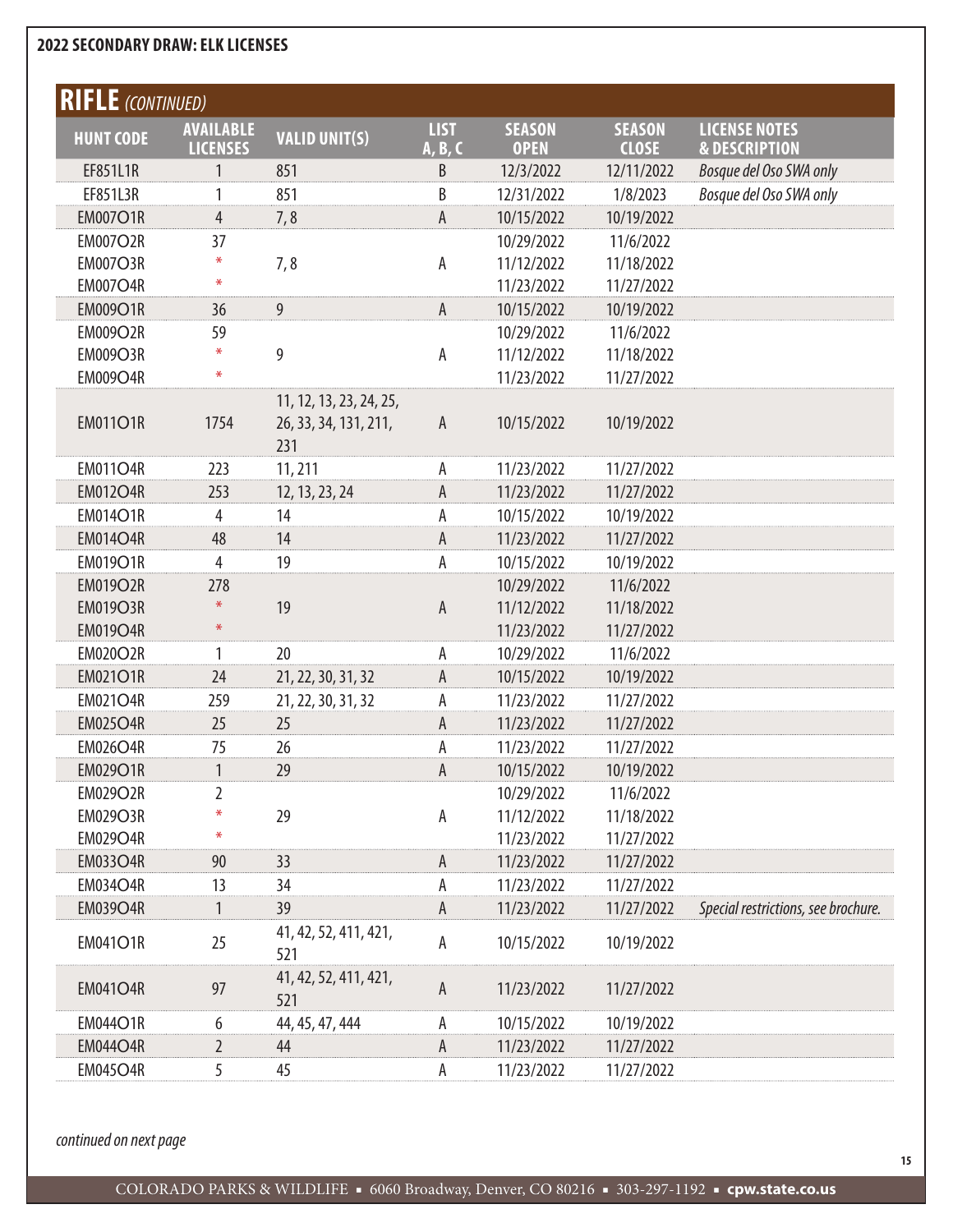| <b>RIFLE</b> (CONTINUED)<br><b>LIST</b><br><b>SEASON</b><br><b>SEASON</b><br><b>AVAILABLE</b><br><b>LICENSE NOTES</b><br><b>VALID UNIT(S)</b><br><b>HUNT CODE</b><br><b>LICENSES</b><br>A, B, C<br><b>OPEN</b><br><b>CLOSE</b><br><b>&amp; DESCRIPTION</b><br><b>EM046O2R</b><br>1<br>10/29/2022<br>11/6/2022<br>$\ast$<br><b>EM046O3R</b><br>46<br>A<br>11/12/2022<br>11/18/2022<br>Special restrictions, see brochure.<br>$\ast$<br><b>EM046O4R</b><br>11/23/2022<br>11/27/2022<br><b>EM047O4R</b><br>27<br>47<br>А<br>11/23/2022<br>11/27/2022<br><b>EM048O1R</b><br>48<br>A<br>10/15/2022<br>10/19/2022<br>1<br><b>EM050O1R</b><br>50<br>Α<br>10/15/2022<br>10/19/2022<br>1<br><b>EM050O2R</b><br>4<br>10/29/2022<br>11/6/2022<br>50<br><b>EM050O3R</b><br>Α<br>11/18/2022<br>11/12/2022<br>$\ast$<br><b>EM050O4R</b><br>11/23/2022<br>11/27/2022<br><b>EM051O1R</b><br>51<br>10/15/2022<br>10/19/2022<br>А<br>1<br><b>EM051O2R</b><br>$\overline{2}$<br>10/29/2022<br>11/6/2022<br>$\ast$<br><b>EM051O3R</b><br>51<br>11/12/2022<br>11/18/2022<br>A<br>$\ast$<br><b>EM051O4R</b><br>11/23/2022<br>11/27/2022<br><b>EM053O4R</b><br>8<br>53<br>А<br>11/23/2022<br>11/27/2022<br>8<br><b>EM054O1R</b><br>54<br>A<br>10/15/2022<br>10/19/2022<br><b>EM054O4R</b><br>54<br>12<br>А<br>11/23/2022<br>11/27/2022<br><b>EM055O1R</b><br>$\overline{2}$<br>55<br>A<br>10/15/2022<br>10/19/2022<br><b>EM056O1R</b><br>5<br>56<br>А<br>10/15/2022<br>10/19/2022<br><b>EM056O3R</b><br>$\overline{2}$<br>56<br>Α<br>11/12/2022<br>11/18/2022<br><b>EM057O1R</b><br>1<br>А<br>10/15/2022<br>10/19/2022<br>57,58<br><b>EM057O2R</b><br>$\overline{2}$<br>A<br>10/29/2022<br>11/6/2022<br>57,58<br><b>EM057O3R</b><br>4<br>А<br>11/12/2022<br>11/18/2022<br>57,58<br>$\mathbf{1}$<br><b>EM057O4R</b><br>Α<br>57,58<br>11/23/2022<br>11/27/2022 |
|---------------------------------------------------------------------------------------------------------------------------------------------------------------------------------------------------------------------------------------------------------------------------------------------------------------------------------------------------------------------------------------------------------------------------------------------------------------------------------------------------------------------------------------------------------------------------------------------------------------------------------------------------------------------------------------------------------------------------------------------------------------------------------------------------------------------------------------------------------------------------------------------------------------------------------------------------------------------------------------------------------------------------------------------------------------------------------------------------------------------------------------------------------------------------------------------------------------------------------------------------------------------------------------------------------------------------------------------------------------------------------------------------------------------------------------------------------------------------------------------------------------------------------------------------------------------------------------------------------------------------------------------------------------------------------------------------------------------------------------------------------------------------------------------------------------------------------------|
|                                                                                                                                                                                                                                                                                                                                                                                                                                                                                                                                                                                                                                                                                                                                                                                                                                                                                                                                                                                                                                                                                                                                                                                                                                                                                                                                                                                                                                                                                                                                                                                                                                                                                                                                                                                                                                       |
|                                                                                                                                                                                                                                                                                                                                                                                                                                                                                                                                                                                                                                                                                                                                                                                                                                                                                                                                                                                                                                                                                                                                                                                                                                                                                                                                                                                                                                                                                                                                                                                                                                                                                                                                                                                                                                       |
|                                                                                                                                                                                                                                                                                                                                                                                                                                                                                                                                                                                                                                                                                                                                                                                                                                                                                                                                                                                                                                                                                                                                                                                                                                                                                                                                                                                                                                                                                                                                                                                                                                                                                                                                                                                                                                       |
|                                                                                                                                                                                                                                                                                                                                                                                                                                                                                                                                                                                                                                                                                                                                                                                                                                                                                                                                                                                                                                                                                                                                                                                                                                                                                                                                                                                                                                                                                                                                                                                                                                                                                                                                                                                                                                       |
|                                                                                                                                                                                                                                                                                                                                                                                                                                                                                                                                                                                                                                                                                                                                                                                                                                                                                                                                                                                                                                                                                                                                                                                                                                                                                                                                                                                                                                                                                                                                                                                                                                                                                                                                                                                                                                       |
|                                                                                                                                                                                                                                                                                                                                                                                                                                                                                                                                                                                                                                                                                                                                                                                                                                                                                                                                                                                                                                                                                                                                                                                                                                                                                                                                                                                                                                                                                                                                                                                                                                                                                                                                                                                                                                       |
|                                                                                                                                                                                                                                                                                                                                                                                                                                                                                                                                                                                                                                                                                                                                                                                                                                                                                                                                                                                                                                                                                                                                                                                                                                                                                                                                                                                                                                                                                                                                                                                                                                                                                                                                                                                                                                       |
|                                                                                                                                                                                                                                                                                                                                                                                                                                                                                                                                                                                                                                                                                                                                                                                                                                                                                                                                                                                                                                                                                                                                                                                                                                                                                                                                                                                                                                                                                                                                                                                                                                                                                                                                                                                                                                       |
|                                                                                                                                                                                                                                                                                                                                                                                                                                                                                                                                                                                                                                                                                                                                                                                                                                                                                                                                                                                                                                                                                                                                                                                                                                                                                                                                                                                                                                                                                                                                                                                                                                                                                                                                                                                                                                       |
|                                                                                                                                                                                                                                                                                                                                                                                                                                                                                                                                                                                                                                                                                                                                                                                                                                                                                                                                                                                                                                                                                                                                                                                                                                                                                                                                                                                                                                                                                                                                                                                                                                                                                                                                                                                                                                       |
|                                                                                                                                                                                                                                                                                                                                                                                                                                                                                                                                                                                                                                                                                                                                                                                                                                                                                                                                                                                                                                                                                                                                                                                                                                                                                                                                                                                                                                                                                                                                                                                                                                                                                                                                                                                                                                       |
|                                                                                                                                                                                                                                                                                                                                                                                                                                                                                                                                                                                                                                                                                                                                                                                                                                                                                                                                                                                                                                                                                                                                                                                                                                                                                                                                                                                                                                                                                                                                                                                                                                                                                                                                                                                                                                       |
|                                                                                                                                                                                                                                                                                                                                                                                                                                                                                                                                                                                                                                                                                                                                                                                                                                                                                                                                                                                                                                                                                                                                                                                                                                                                                                                                                                                                                                                                                                                                                                                                                                                                                                                                                                                                                                       |
|                                                                                                                                                                                                                                                                                                                                                                                                                                                                                                                                                                                                                                                                                                                                                                                                                                                                                                                                                                                                                                                                                                                                                                                                                                                                                                                                                                                                                                                                                                                                                                                                                                                                                                                                                                                                                                       |
|                                                                                                                                                                                                                                                                                                                                                                                                                                                                                                                                                                                                                                                                                                                                                                                                                                                                                                                                                                                                                                                                                                                                                                                                                                                                                                                                                                                                                                                                                                                                                                                                                                                                                                                                                                                                                                       |
|                                                                                                                                                                                                                                                                                                                                                                                                                                                                                                                                                                                                                                                                                                                                                                                                                                                                                                                                                                                                                                                                                                                                                                                                                                                                                                                                                                                                                                                                                                                                                                                                                                                                                                                                                                                                                                       |
|                                                                                                                                                                                                                                                                                                                                                                                                                                                                                                                                                                                                                                                                                                                                                                                                                                                                                                                                                                                                                                                                                                                                                                                                                                                                                                                                                                                                                                                                                                                                                                                                                                                                                                                                                                                                                                       |
|                                                                                                                                                                                                                                                                                                                                                                                                                                                                                                                                                                                                                                                                                                                                                                                                                                                                                                                                                                                                                                                                                                                                                                                                                                                                                                                                                                                                                                                                                                                                                                                                                                                                                                                                                                                                                                       |
|                                                                                                                                                                                                                                                                                                                                                                                                                                                                                                                                                                                                                                                                                                                                                                                                                                                                                                                                                                                                                                                                                                                                                                                                                                                                                                                                                                                                                                                                                                                                                                                                                                                                                                                                                                                                                                       |
|                                                                                                                                                                                                                                                                                                                                                                                                                                                                                                                                                                                                                                                                                                                                                                                                                                                                                                                                                                                                                                                                                                                                                                                                                                                                                                                                                                                                                                                                                                                                                                                                                                                                                                                                                                                                                                       |
|                                                                                                                                                                                                                                                                                                                                                                                                                                                                                                                                                                                                                                                                                                                                                                                                                                                                                                                                                                                                                                                                                                                                                                                                                                                                                                                                                                                                                                                                                                                                                                                                                                                                                                                                                                                                                                       |
|                                                                                                                                                                                                                                                                                                                                                                                                                                                                                                                                                                                                                                                                                                                                                                                                                                                                                                                                                                                                                                                                                                                                                                                                                                                                                                                                                                                                                                                                                                                                                                                                                                                                                                                                                                                                                                       |
|                                                                                                                                                                                                                                                                                                                                                                                                                                                                                                                                                                                                                                                                                                                                                                                                                                                                                                                                                                                                                                                                                                                                                                                                                                                                                                                                                                                                                                                                                                                                                                                                                                                                                                                                                                                                                                       |
|                                                                                                                                                                                                                                                                                                                                                                                                                                                                                                                                                                                                                                                                                                                                                                                                                                                                                                                                                                                                                                                                                                                                                                                                                                                                                                                                                                                                                                                                                                                                                                                                                                                                                                                                                                                                                                       |
|                                                                                                                                                                                                                                                                                                                                                                                                                                                                                                                                                                                                                                                                                                                                                                                                                                                                                                                                                                                                                                                                                                                                                                                                                                                                                                                                                                                                                                                                                                                                                                                                                                                                                                                                                                                                                                       |
| EM059O1R<br>$\overline{2}$<br>10/15/2022<br>59,581<br>А<br>10/19/2022                                                                                                                                                                                                                                                                                                                                                                                                                                                                                                                                                                                                                                                                                                                                                                                                                                                                                                                                                                                                                                                                                                                                                                                                                                                                                                                                                                                                                                                                                                                                                                                                                                                                                                                                                                 |
| 90<br><b>EM059O4R</b><br>59,581<br>A<br>11/23/2022<br>11/27/2022                                                                                                                                                                                                                                                                                                                                                                                                                                                                                                                                                                                                                                                                                                                                                                                                                                                                                                                                                                                                                                                                                                                                                                                                                                                                                                                                                                                                                                                                                                                                                                                                                                                                                                                                                                      |
| EM060O1R<br>3<br>60<br>А<br>10/15/2022<br>10/19/2022                                                                                                                                                                                                                                                                                                                                                                                                                                                                                                                                                                                                                                                                                                                                                                                                                                                                                                                                                                                                                                                                                                                                                                                                                                                                                                                                                                                                                                                                                                                                                                                                                                                                                                                                                                                  |
| <b>EM062O1R</b><br>16<br>62<br>A<br>10/15/2022<br>10/19/2022                                                                                                                                                                                                                                                                                                                                                                                                                                                                                                                                                                                                                                                                                                                                                                                                                                                                                                                                                                                                                                                                                                                                                                                                                                                                                                                                                                                                                                                                                                                                                                                                                                                                                                                                                                          |
| EM063O1R<br>63<br>10/15/2022<br>10/19/2022<br>7<br>А                                                                                                                                                                                                                                                                                                                                                                                                                                                                                                                                                                                                                                                                                                                                                                                                                                                                                                                                                                                                                                                                                                                                                                                                                                                                                                                                                                                                                                                                                                                                                                                                                                                                                                                                                                                  |
| 8<br><b>EM066O1R</b><br>66<br>10/15/2022<br>10/19/2022<br>A                                                                                                                                                                                                                                                                                                                                                                                                                                                                                                                                                                                                                                                                                                                                                                                                                                                                                                                                                                                                                                                                                                                                                                                                                                                                                                                                                                                                                                                                                                                                                                                                                                                                                                                                                                           |
| <b>EM066O2R</b><br>6<br>66<br>10/29/2022<br>11/6/2022<br>А                                                                                                                                                                                                                                                                                                                                                                                                                                                                                                                                                                                                                                                                                                                                                                                                                                                                                                                                                                                                                                                                                                                                                                                                                                                                                                                                                                                                                                                                                                                                                                                                                                                                                                                                                                            |
| <b>EM066O3R</b><br>$\overline{2}$<br>66<br>A<br>11/12/2022<br>11/18/2022                                                                                                                                                                                                                                                                                                                                                                                                                                                                                                                                                                                                                                                                                                                                                                                                                                                                                                                                                                                                                                                                                                                                                                                                                                                                                                                                                                                                                                                                                                                                                                                                                                                                                                                                                              |
| <b>EM066O4R</b><br>66<br>11/23/2022<br>11/27/2022<br>4<br>А                                                                                                                                                                                                                                                                                                                                                                                                                                                                                                                                                                                                                                                                                                                                                                                                                                                                                                                                                                                                                                                                                                                                                                                                                                                                                                                                                                                                                                                                                                                                                                                                                                                                                                                                                                           |
| <b>EM067O1R</b><br>6<br>10/15/2022<br>10/19/2022<br>67<br>A                                                                                                                                                                                                                                                                                                                                                                                                                                                                                                                                                                                                                                                                                                                                                                                                                                                                                                                                                                                                                                                                                                                                                                                                                                                                                                                                                                                                                                                                                                                                                                                                                                                                                                                                                                           |
| <b>EM067O2R</b><br>5<br>67<br>10/29/2022<br>11/6/2022<br>А                                                                                                                                                                                                                                                                                                                                                                                                                                                                                                                                                                                                                                                                                                                                                                                                                                                                                                                                                                                                                                                                                                                                                                                                                                                                                                                                                                                                                                                                                                                                                                                                                                                                                                                                                                            |
| <b>EM067O4R</b><br>67<br>A<br>11/23/2022<br>11/27/2022                                                                                                                                                                                                                                                                                                                                                                                                                                                                                                                                                                                                                                                                                                                                                                                                                                                                                                                                                                                                                                                                                                                                                                                                                                                                                                                                                                                                                                                                                                                                                                                                                                                                                                                                                                                |
| <b>EM068O1R</b><br>10<br>68,681<br>10/15/2022<br>10/19/2022<br>А                                                                                                                                                                                                                                                                                                                                                                                                                                                                                                                                                                                                                                                                                                                                                                                                                                                                                                                                                                                                                                                                                                                                                                                                                                                                                                                                                                                                                                                                                                                                                                                                                                                                                                                                                                      |
| <b>EM068O4R</b><br>11/23/2022<br>11/27/2022<br>4<br>68,681<br>A                                                                                                                                                                                                                                                                                                                                                                                                                                                                                                                                                                                                                                                                                                                                                                                                                                                                                                                                                                                                                                                                                                                                                                                                                                                                                                                                                                                                                                                                                                                                                                                                                                                                                                                                                                       |
| EM069O1R<br>3<br>69,84<br>10/15/2022<br>10/19/2022<br>А                                                                                                                                                                                                                                                                                                                                                                                                                                                                                                                                                                                                                                                                                                                                                                                                                                                                                                                                                                                                                                                                                                                                                                                                                                                                                                                                                                                                                                                                                                                                                                                                                                                                                                                                                                               |
| $\overline{3}$<br><b>EM069O2R</b><br>69,84<br>10/29/2022<br>A<br>11/6/2022                                                                                                                                                                                                                                                                                                                                                                                                                                                                                                                                                                                                                                                                                                                                                                                                                                                                                                                                                                                                                                                                                                                                                                                                                                                                                                                                                                                                                                                                                                                                                                                                                                                                                                                                                            |
| <b>EM069O3R</b><br>11/12/2022<br>11/18/2022<br>69,84<br>Α                                                                                                                                                                                                                                                                                                                                                                                                                                                                                                                                                                                                                                                                                                                                                                                                                                                                                                                                                                                                                                                                                                                                                                                                                                                                                                                                                                                                                                                                                                                                                                                                                                                                                                                                                                             |
| $\overline{2}$<br><b>EM070O1R</b><br>70<br>Α<br>10/15/2022<br>10/19/2022                                                                                                                                                                                                                                                                                                                                                                                                                                                                                                                                                                                                                                                                                                                                                                                                                                                                                                                                                                                                                                                                                                                                                                                                                                                                                                                                                                                                                                                                                                                                                                                                                                                                                                                                                              |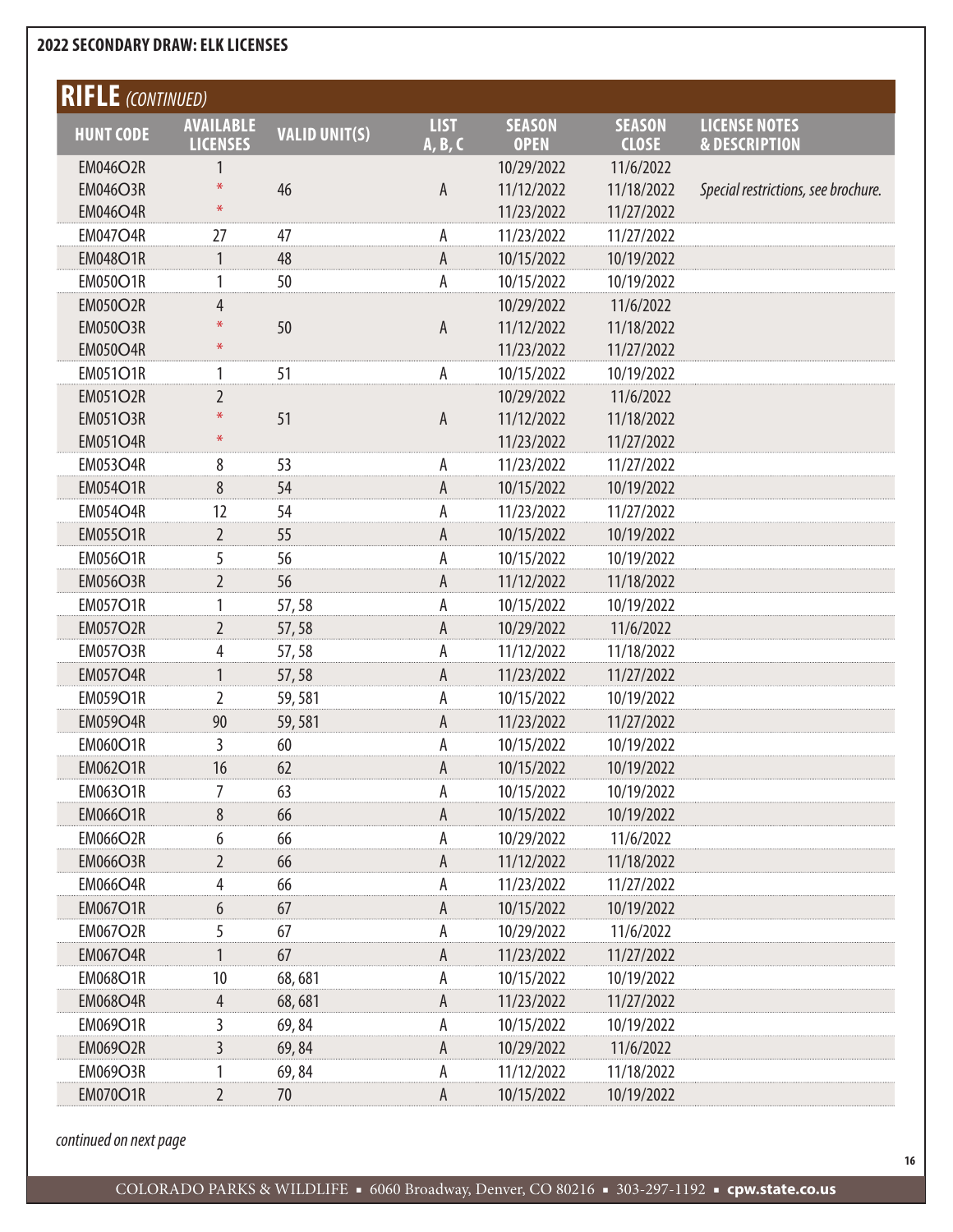| <b>RIFLE</b> (CONTINUED) |                                     |                      |                        |                              |                               |                                                  |
|--------------------------|-------------------------------------|----------------------|------------------------|------------------------------|-------------------------------|--------------------------------------------------|
| <b>HUNT CODE</b>         | <b>AVAILABLE</b><br><b>LICENSES</b> | <b>VALID UNIT(S)</b> | <b>LIST</b><br>A, B, C | <b>SEASON</b><br><b>OPEN</b> | <b>SEASON</b><br><b>CLOSE</b> | <b>LICENSE NOTES</b><br><b>&amp; DESCRIPTION</b> |
| <b>EM070O4R</b>          | 3                                   | 70                   | А                      | 11/23/2022                   | 11/27/2022                    |                                                  |
| <b>EM071O1R</b>          | 20                                  | 71, 72, 73, 711      | A                      | 10/15/2022                   | 10/19/2022                    |                                                  |
| <b>EM071O4R</b>          | 3                                   | 71, 72, 73, 711      | Α                      | 11/23/2022                   | 11/27/2022                    |                                                  |
| <b>EM071P1R</b>          | 10                                  | 71, 72, 73, 711      | A                      | 10/15/2022                   | 10/19/2022                    | private land only                                |
| <b>EM071P4R</b>          | 2                                   | 71, 72, 73, 711      | Α                      | 11/23/2022                   | 11/27/2022                    | private land only                                |
| <b>EM074O1R</b>          | $\overline{7}$                      | 74,741               | A                      | 10/15/2022                   | 10/19/2022                    |                                                  |
| <b>EM074O4R</b>          | 3                                   | 74,741               | Α                      | 11/23/2022                   | 11/27/2022                    |                                                  |
| <b>EM074P4R</b>          |                                     | 74,741               | A                      | 11/23/2022                   | 11/27/2022                    | private land only                                |
| <b>EM075O1R</b>          | 12                                  | 75,751               | Α                      | 10/15/2022                   | 10/19/2022                    |                                                  |
| <b>EM075O4R</b>          | 3                                   | 75,751               | A                      | 11/23/2022                   | 11/27/2022                    |                                                  |
| <b>EM075P4R</b>          | $\overline{2}$                      | 75,751               | Α                      | 11/23/2022                   | 11/27/2022                    | private land only                                |
| <b>EM077O1R</b>          | 40                                  | 77, 78, 771          | A                      | 10/15/2022                   | 10/19/2022                    |                                                  |
| <b>EM077O4R</b>          | 4                                   | 77, 78, 771          | А                      | 11/23/2022                   | 11/27/2022                    |                                                  |
| <b>EM077P1R</b>          | 11                                  | 77, 78, 771          | A                      | 10/15/2022                   | 10/19/2022                    | private land only                                |
| <b>EM077P4R</b>          | 1                                   | 77, 78, 771          | Α                      | 11/23/2022                   | 11/27/2022                    | private land only                                |
| <b>EM079O1R</b>          | 13                                  | 79                   | A                      | 10/15/2022                   | 10/19/2022                    | N and W of Colo Hwy 112                          |
| <b>EM079O2R</b>          | 2                                   | 79                   | Α                      | 10/29/2022                   | 11/6/2022                     | N and W of Colo Hwy 112                          |
| <b>EM079O3R</b>          | 1                                   | 79                   | A                      | 11/12/2022                   | 11/18/2022                    | N and W of Colo Hwy 112                          |
| <b>EM080O1R</b>          | 5                                   | 80,81                | Α                      | 10/15/2022                   | 10/19/2022                    |                                                  |
| <b>EM080O4R</b>          | $\overline{2}$                      | 80,81                | A                      | 11/23/2022                   | 11/27/2022                    |                                                  |
| <b>EM104O1R</b>          | 5                                   | 104                  | А                      | 10/15/2022                   | 10/19/2022                    |                                                  |
| <b>EM104O2R</b>          | 53                                  |                      |                        | 10/29/2022                   | 11/6/2022                     |                                                  |
| <b>EM104O3R</b>          | ⋇                                   | 104                  | A                      | 11/12/2022                   | 11/18/2022                    |                                                  |
| <b>EM104O4R</b>          | $\divideontimes$                    |                      |                        | 11/23/2022                   | 11/27/2022                    |                                                  |
| <b>EM131O4R</b>          | 45                                  | 131                  | A                      | 11/23/2022                   | 11/27/2022                    |                                                  |
| <b>EM133O4R</b>          | $\overline{3}$                      | 133, 134, 141, 142   | A                      | 11/23/2022                   | 11/27/2022                    |                                                  |
| <b>EM191O1R</b>          | 1                                   | 191                  | А                      | 10/15/2022                   | 10/19/2022                    |                                                  |
| <b>EM191O2R</b>          | 154                                 |                      |                        | 10/29/2022                   | 11/6/2022                     |                                                  |
| <b>EM191O3R</b>          | $\ast$                              | 191                  | A                      | 11/12/2022                   | 11/18/2022                    |                                                  |
| <b>EM191O4R</b>          | $\ast$                              |                      |                        | 11/23/2022                   | 11/27/2022                    |                                                  |
| <b>EM214O1R</b>          | 51                                  | 214                  | A                      | 10/15/2022                   | 10/19/2022                    |                                                  |
| <b>EM231O4R</b>          | 52                                  | 231                  | A                      | 11/23/2022                   | 11/27/2022                    |                                                  |
| <b>EM391O1R</b>          | 24                                  |                      |                        | 10/15/2022                   | 10/19/2022                    |                                                  |
| <b>EM391O2R</b>          | ₩                                   | 391                  | А                      | 10/29/2022                   | 11/6/2022                     |                                                  |
| <b>EM391O3R</b>          | ⋇                                   |                      |                        | 11/12/2022                   | 11/18/2022                    |                                                  |
| <b>EM391O4R</b>          | ⋇                                   |                      |                        | 11/23/2022                   | 11/27/2022                    |                                                  |
| <b>EM444O4R</b>          | 17                                  | 444                  | $\mathsf A$            | 11/23/2022                   | 11/27/2022                    |                                                  |
| <b>EM461O1R</b>          | 20<br>₩                             |                      |                        | 10/15/2022                   | 10/19/2022                    |                                                  |
| <b>EM461O2R</b>          |                                     | 461                  | А                      | 10/29/2022                   | 11/6/2022                     |                                                  |
| <b>EM461O3R</b>          | ⋇                                   |                      |                        | 11/12/2022                   | 11/18/2022                    |                                                  |
| <b>EM461O4R</b>          |                                     |                      |                        | 11/23/2022                   | 11/27/2022                    |                                                  |